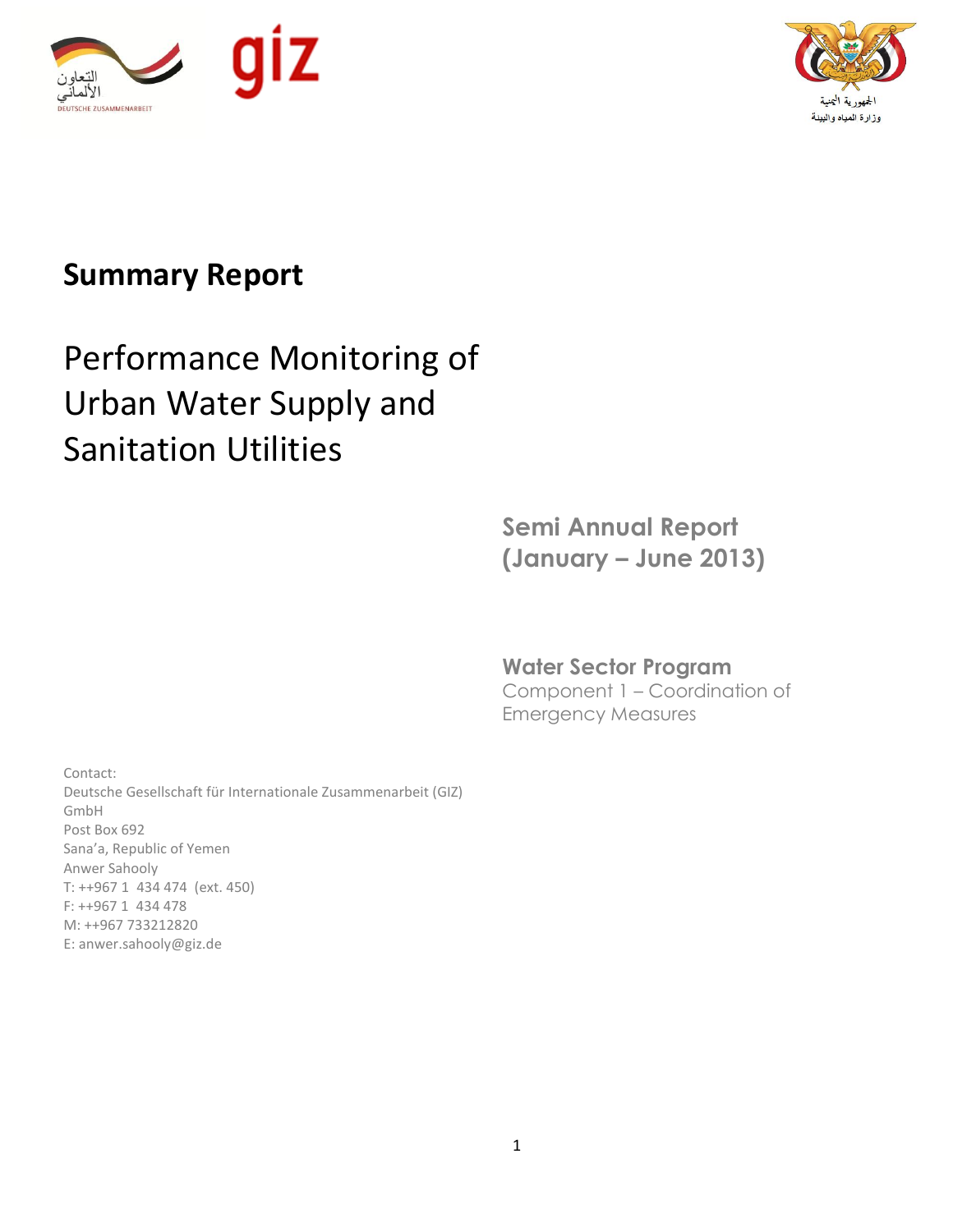



**Contents**

| Background                                                   | 3  |
|--------------------------------------------------------------|----|
| Performance indicators                                       | 3  |
| <b>Reporting Process</b>                                     | 3  |
| Analysis of Performance Indicators of<br>urban WSS utilities | 5  |
| Conclusion                                                   | 10 |
| Annex 1 Table of Performance Indicators                      | 11 |
| Annex 2 Table of Indicators                                  | 31 |
| Annex 3 Frequency of Water Supply                            | 32 |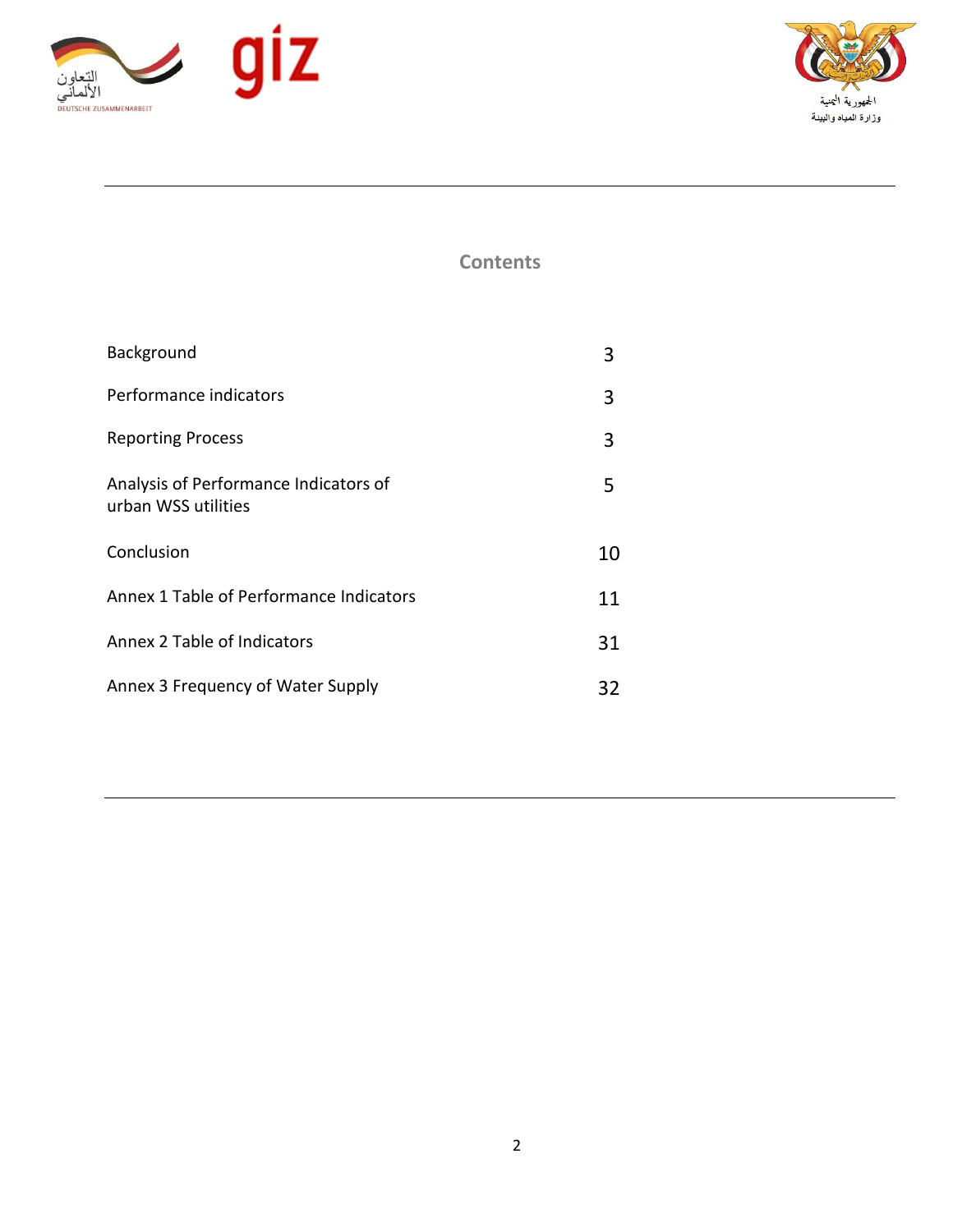



# **Background**

The current political crises affected the urban water sector in Yemen like any other service sectors, resulting in shortage of financial flow, deteriorated revenue collection, staff and civil disobedience which consequently ended up mainly in declined level on service delivery, customer satisfaction and lower billing collection efficiency.

In mid of 2012, the water sector started to revive with improved service provision, and improvement of revenues ,but the utilities are still facing some financial difficulties whereas their allocation of the investment programs is insufficient for new and pending projects, In addition, the utilities are in need of financial support to their running budget to cover their operational cost.

# **Performance indicators**

The MWE<sup>1</sup> with assistance from the GIZ WP<sup>2</sup> was able to monitor the performance indicators of the UWS<sup>3</sup>. The flexibility of the process via the PIIS <sup>4</sup>helped to collect the base data from the Water utilities and generate semiannual and annual reports.

The damage done to the MWE headquarters caused immediate evacuation from the building, and the PIIS unit in the MWE remained disabled to continue its functions.

GIZ WP filled the gap of the non-functional PIIS unit to resume the monitoring exercise and was able to produce the Performance reports that show significance impact for evaluating the Urban Water Sector and keeping all stakeholders up to date.

Finally, this report covers the period between January to June 2013 through which we can measure the performance trends of the utilities and compare it for the period of 2012 and mid of 2013 showing how the situation has improved in some utilities, and/or remained as it is in other utilities which raises here some questions about whether the improved performance of some utilities was a result of security stability in the country .In addition, an emergency measures had been taken by the government and Utilities' management actions to tackle the administrative and financial impediments .

# **Reporting Process**

The GIZ WP adopted the PIIS (Performance indicators Information System) as monitoring tool installed in all the LCs and Utilities for reporting method ,some LCs and utilities are still not included for reasons related to functionality and accessibility like Abyan ,Lahj and Sa'dah .This report is limited to the utilities in the table below :

 $\overline{a}$ 

 $1$  MWE : Ministry of Water & Environment

<sup>&</sup>lt;sup>2</sup> GIZ WP: GIZ Water Program

<sup>&</sup>lt;sup>3</sup> UWS: Urban Water Sector

<sup>&</sup>lt;sup>4</sup> PIIS : Performance Indicator Information System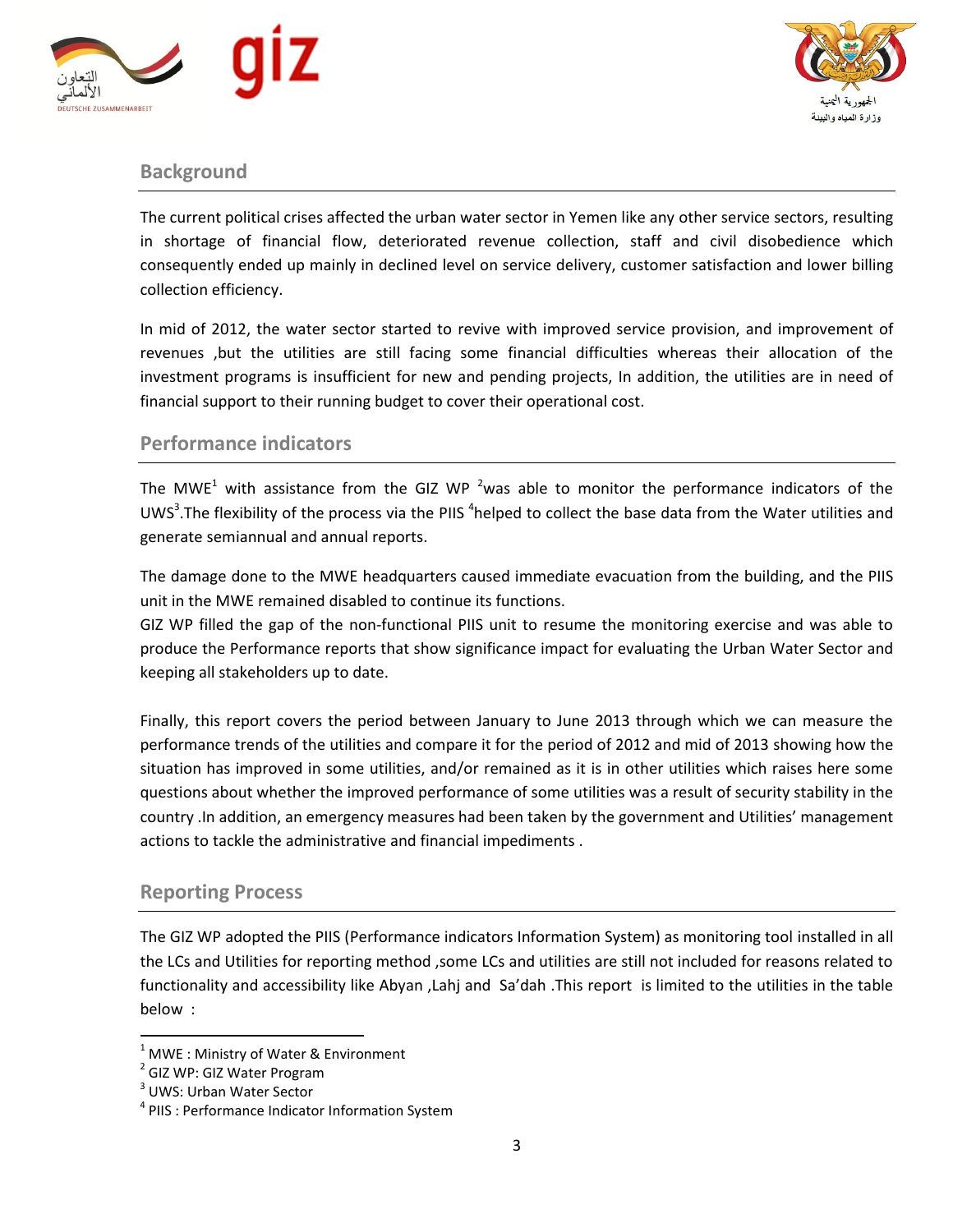



# **Table 1: LCs and Utilities –PIIS reports**

| <b>LCs</b>   | <b>Utilities</b> |
|--------------|------------------|
| Sana'a LC    | Mocha U          |
| Aden LC      | Zabid U          |
| Taiz LC      | Bajil U          |
| Rada' LC     | Bait Al-Fagih U  |
| Seyuon (LC)  | Al-Sheher U      |
| Mukalla (LC) | Al-Mahweet U     |
| IBB (LC)     | Yareem U         |
| Hodeida LC   |                  |
| Hajjah (LC)  |                  |
| Amran (LC)   |                  |
| Dhamar (LC)  |                  |
| Al-Dalea(LC) |                  |

As a reminder, the same key indicators (below) had been selected to measure the performance in respect to financial, administrative and operational capacity of the utility, and we were able by the results of these indicators to some extent to determine the pattern of performance of the utilities and areas of success and weaknesses.

- Collection Efficiency for Domestic, Commercial & Government Connection
- Non-Revenue Water
- Operational Actual Cost Coverage
- **Continuity of Water Supply**

The GIZ WP is keen to keep this information subjected to plausibility and reliability check by sharing it with the utilities to revise the results for clearance.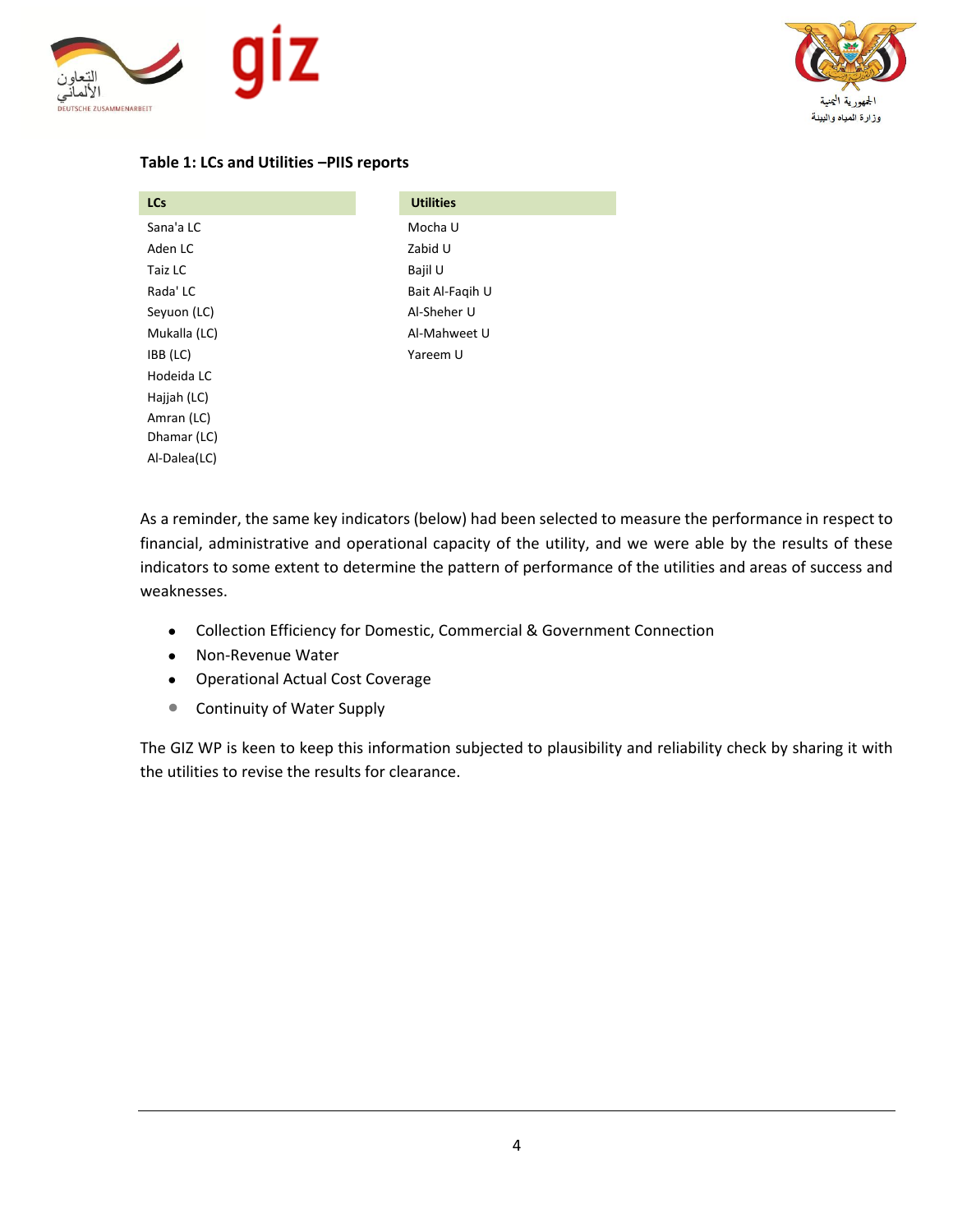



In this part of the report, we elaborate the results of the indicators per each LC & Water Utility. The idea is to compare the results of the current phase (Jan-June 2013) with the results of 2012 to trace the trends of performance.

# **Sana'a**

- Collection Efficiency
	- 1. Domestic collection: shows a marked improvement from 81% in 2012 to 93% in 2013. The improvement in collection revenues is a consequence of improved water supply services since beginning of 2012.
	- 2. Governmental collection: decreased from 89% in 2012 to 66% in 2013.
	- 3. Commercial: increased steadily from 77% in 2012 to 100% in 2013 due to improved service provision.
- Operational actual cost coverage: decreased slightly from 93% in 2012 to 88% in 2013.
- Non-Revenue Water: decreased significantly to 34% in 2013 compared to 40% in 2012.
- Continuity of water supply: usually varies upon areas supply for 3-4 times per month.

# **Aden**

- Collection Efficiency
	- 1. Domestic collection: shows no significant improvement in the domestic collection from the previous year. The domestic collection efficiency is about 53% in 2012 and 2013.
	- 2. Governmental collection: decreased prominently from 194% in 2012 to 69% in 2013.
	- 3. Commercial: decreased from an average of 93% in 2012 to 82% in 2013.
- Operational actual cost coverage: had also decreased significantly from an average of 124% in 2012 to 68% in 2013.
- Non-Revenue Water: remains constant at average of 35% for both 2012 and 2013.
- Continuity of water supply: Water supply had improved due to stability of electric power, and hence water provision reached to 17 hour per day.

# **Taiz**

- Collection Efficiency
	- 1. Domestic collection: A slight increase of 3% from 2012 to reach 78% in 2013 compared to 75% in 2012.
	- 2. Governmental collection: decreases dramatically from 151% in 2012 to 68% in 2013.
	- 3. Commercial: decreases over the last year to reach 60% in 2013 compared to 123% in 2012.
- Operational actual cost coverage: decreases from 102% in 2012 to 68% in 2013.
- Non-Revenue Water: improves slightly from 23% to 18% in 2013.
- Continuity of water supply: As usual one every two months.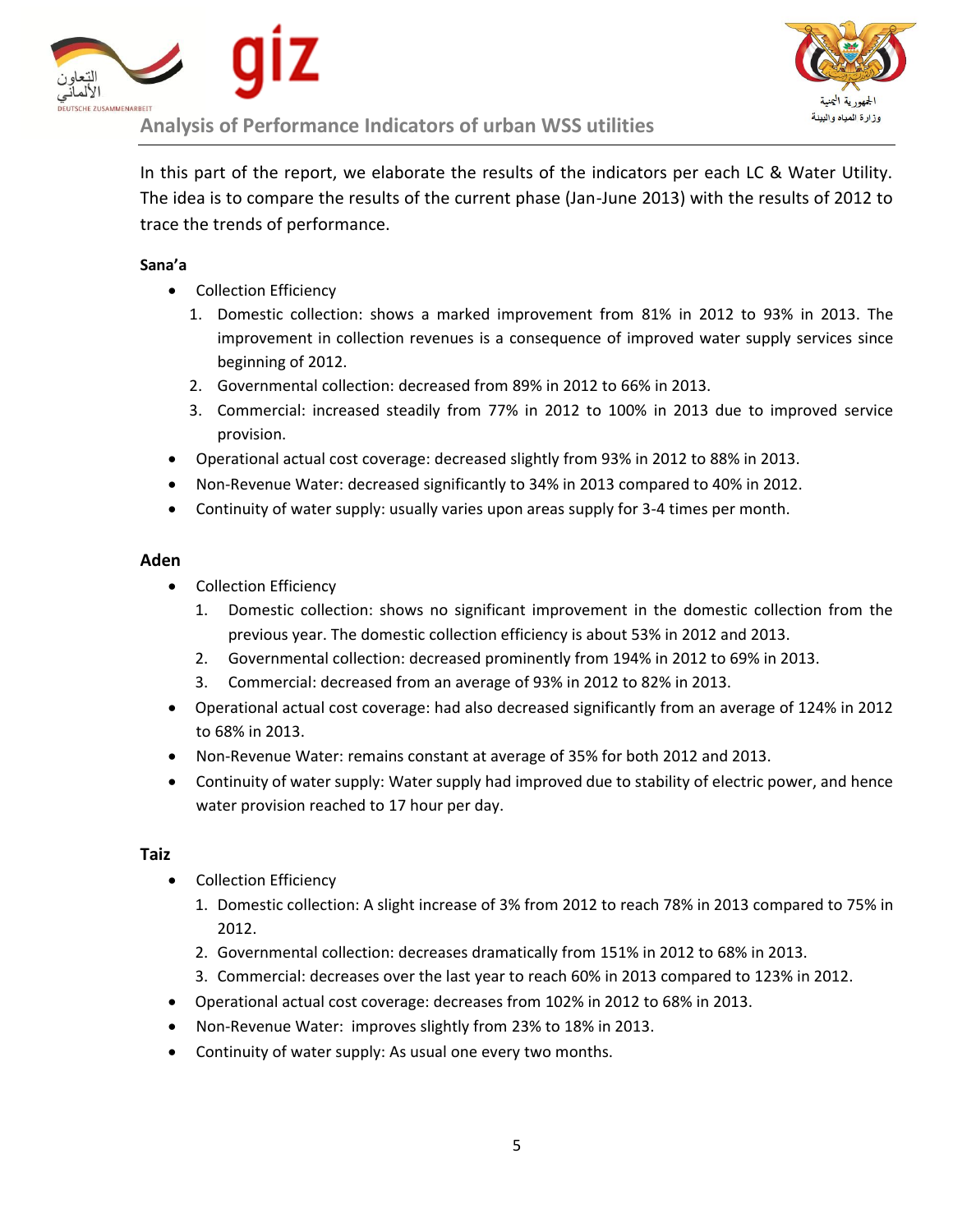

# **Mukala**

وز ار ة المياه و ال<mark>ر</mark>

- Collection Efficiency
	- 1. Domestic collection: decreased slightly from 92% in 2012 to 88% in 2013.
	- 2. Governmental collection: decreases from 123% in 2012 to 119% in 2013.
	- 3. Commercial: drops slightly to 89% in 2013 compared to 91% in 2012.
- Operational actual cost coverage: decreased by 7% to be 109% in 2013.
- Non-Revenue Water: No changes 39% for 2012 and 2013.
- Continuity of water supply: varies among 8-12 hour per day.

# **Hodeidah**

- Collection Efficiency
	- 1. Domestic collection: decreased from 79% in 2012 to 75% in 2013.
	- 2. Governmental collection: declined significantly to 40% in 2013 from 249% in 2012.
	- 3. Commercial: Stayed at same average 78% for 2012 and 2013.
- Operational actual cost coverage: was significantly decreased from 140% in 2012 to 71% in 2013.
- Non-Revenue Water: decreased in average from 40% 2012 to 36% in 2013.
- Continuity of water supply: 24hours a day.

# **Dhamar**

- Collection Efficiency
	- 1. Domestic collection: remained in the same rate of 84% for 2012 and 2013.
	- 2. Governmental collection: decreased remarkably to 65% in 2013 compared to 214% in 2012.
	- 3. Commercial: No changes occurred to keep 80% for 2012 and 2013.
- Operational actual cost coverage: declined from 101% in 2012 to 79% in 2013.
- Non-Revenue Water: increased by 6% in average from 46% 2012 to 52% in 2013.
- Continuity of water supply: 24 hours a day.

# **Rada'a**

- Collection Efficiency
	- 1. Domestic collection: increased slightly from 85% in 2012 to 96% in 2013.
	- 2. Governmental collection: declined extremely from 106% in 2012 to 7% in 2013.
	- 3. Commercial: increased from 88% in 2012 to 95% in 2013.
- Operational actual cost coverage: decreased to reach 72% in 2013 compared to 81% in 2012.
- Non-Revenue Water: Data available for January only which was 27%.
- Continuity of water supply: supplied to the customer one time a week in average.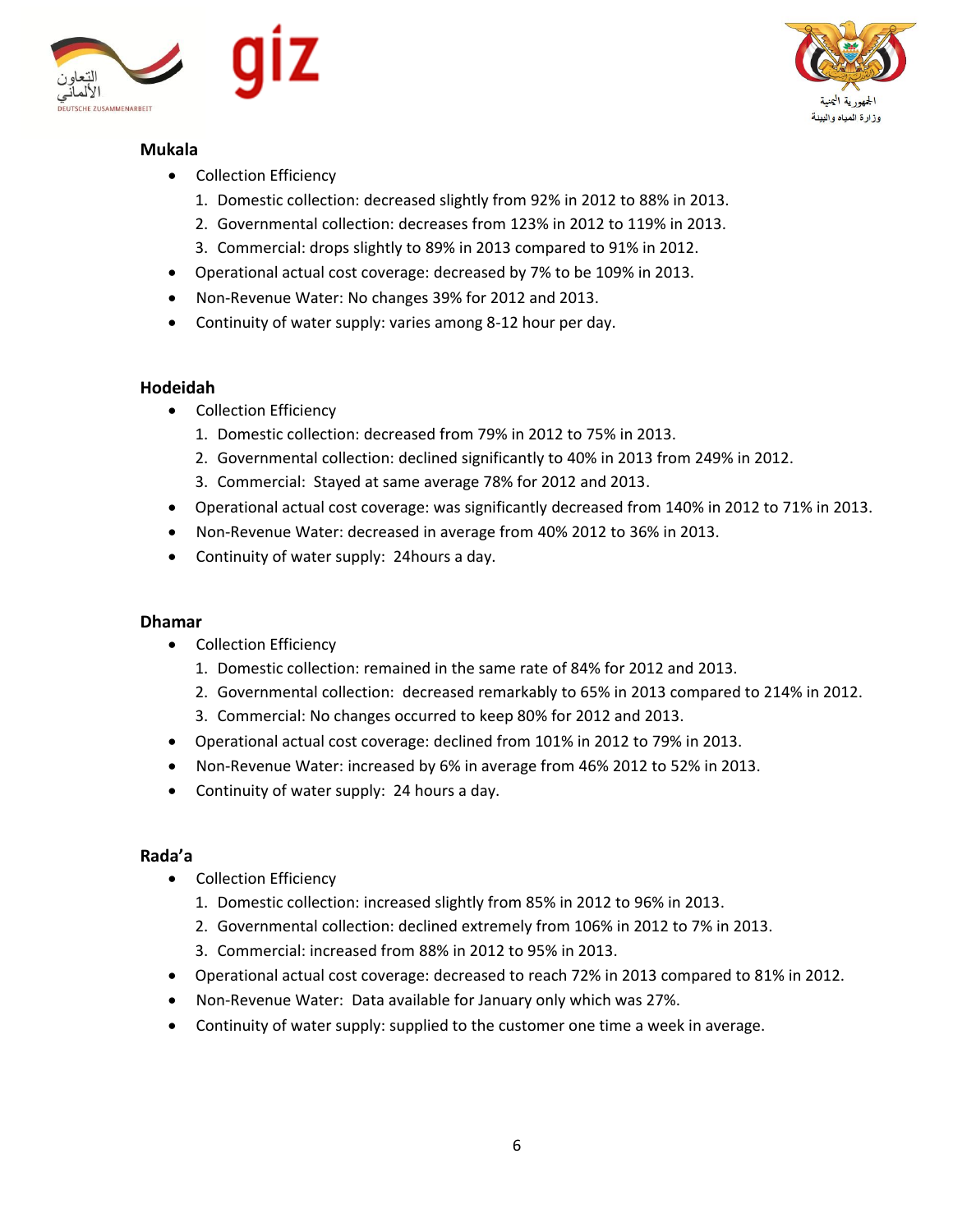



# **Ibb**

- Collection Efficiency
	- 1. Domestic collection: remained unchanged in 2012 and 2013 to be 94%
	- 2. Governmental collection: decreased dramatically from 134% in 2012 to 63% in 2013.
	- 3. Commercial: increased to 92% in 2013 compared to 88% in 2012.
- Operational actual cost coverage: stayed above 100% in both years with 7% decrease in 2013 compared to 2012.
- Non-Revenue Water: decreased by 1% in average from 25% in 2012 to 24% in 2013.
- Continuity of water supply: 24hours a day.

# **Al-Sheher**

- Collection Efficiency
	- 1. Domestic collection: decreased by 7% from 89% in 2012 to 82% in 2013.
	- 2. Governmental collection: showed massive decrement from 131% in 2012 to 47% in 2013.
	- 3. Commercial: dropped by 10% from 82% in 2012 to 72% in 2013.
- Operational actual cost coverage: decreased by 16% in average in 2013. The cost coverage is regressing and reached to 82% in 2013 compared to 98% in 2012.
- Non-Revenue Water: No changes 30% for 2012 and 2013.
- Continuity of water supply: Water supply was reaching to customer at beginning of this year to 24 hour per day, but recently it was recorded that supplies retreated to 18 hour per day.

# **Seyuon**

- Collection Efficiency
	- 1. Domestic collection: decreased 9% in average to reach 79% in 2013.
	- 2. Governmental collection: dropped from 167% in 2012 to 74% in 2013.
	- 3. Commercial: decreased slightly from 90% 2012 to 76% 2013.
- Operational actual cost coverage: dropped from 106% in 2012 to 89% in 2013.
- Non-Revenue Water: increased by 13% to reach 42% in 2013.
- Continuity of water supply: in average water is supplied 24 hours per day.

# **Mocha**

- Collection Efficiency
	- 1. Domestic collection: increase from 96% 2012 to 109% in 2013.
	- 2. Governmental collection: dropped from 172% in 2012 to 51% in 2013.
	- 3. Commercial: increase from 93% in 2012 to 100% in 2013.
- Operational actual cost coverage: slight decrease from 109% in 2012 to 106% in 2013.
- Non-Revenue Water: increased by 3% from 23% in 2012 to 26% 2013.
- Continuity of water supply: 24 hours a day.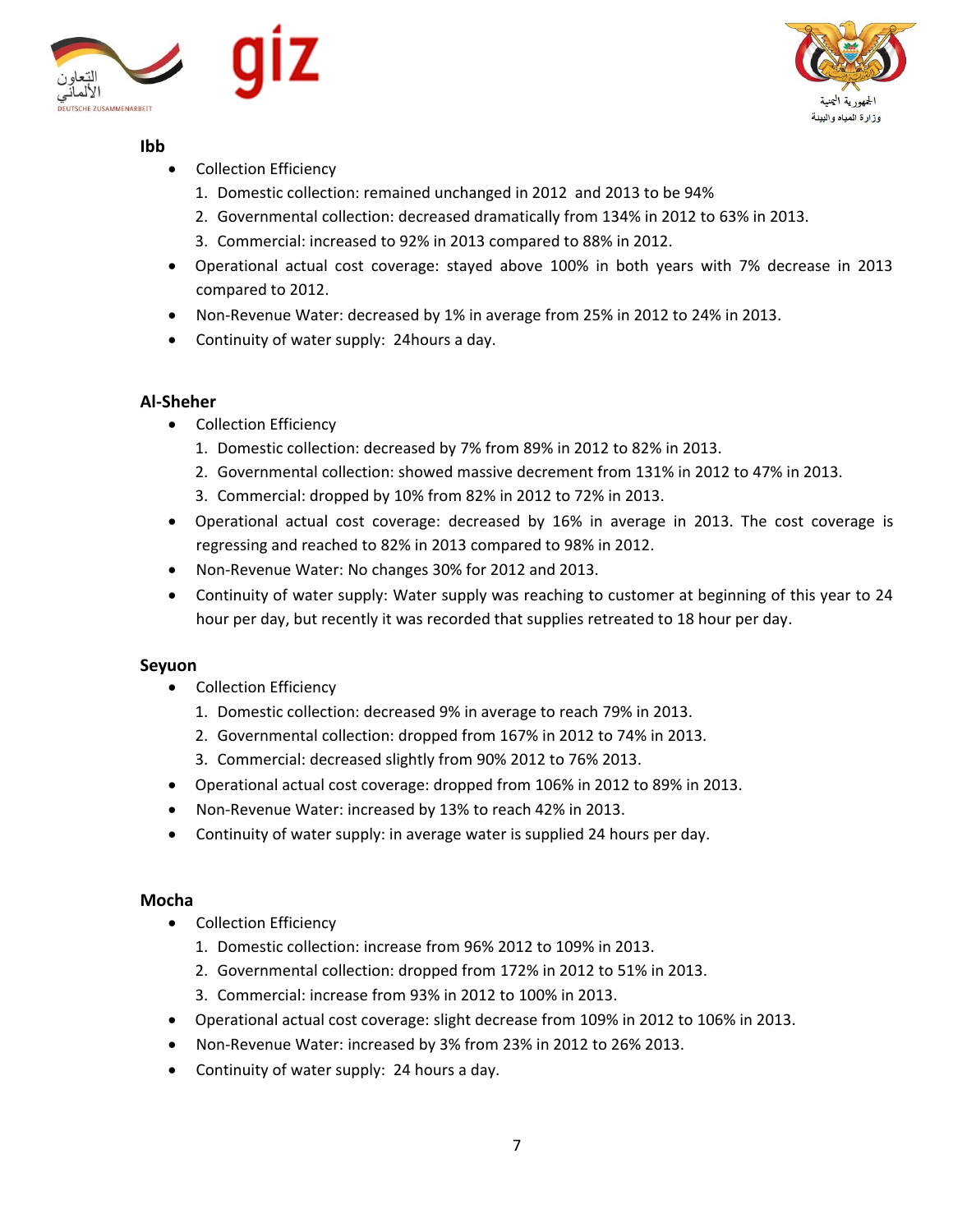



# **Al Mansouriah**

- Collection Efficiency
	- 1. Domestic collection: showed a slight decrease to reach 86% in 2013 compared to the average of 90% in 2012.
	- 2. Governmental collection: Until June, it is 2% compared to the average of 652% in 2012.
	- 3. Commercial: decreased 3% to be 75% in 2013 compared to 78% in 2012.
- Operational actual cost coverage: decreased significantly by 58% in average in 2013 to reach 104% compared to 162% in 2012.
- Non-Revenue Water: increased slightly 2% to reach 22% in 2013.
- Continuity of water supply: average of 12 h per day.

# **Zabid**

- Collection Efficiency
	- 1. Domestic collection: decreased slightly by 8% in average of 92% in 2013 compared to 100% 2012.
	- 2. Governmental collection: dropped tremendously from 225% 2012 to 14 % in 2013.
	- 3. Commercial: decreased from 96% for 2012 to 80% in 2013.
- Operational actual cost coverage: decreased from 114% in 2012 to 93% in 2013.
- Non-Revenue Water: No changes 19% for 2012 and 2013.
- Continuity of water supply: 6 hours a day.

# **Bajil**

- Collection Efficiency
	- 1. Domestic collection: improved 9% in average to reach 96% in 2013 compared to 87% in 2012.
	- 2. Governmental collection: good following of governmental debts to collect about 293% in 2012 and 2013.
	- 3. Commercial: also showed stable average of collection to be 86% for 2012 and 2013.
- Operational actual cost coverage: increased by 32% in average to reach 136% in 2013 compared to 104% in 2012.
- Non-Revenue Water: increased by 1% in 2013 to reach 25 % (Data for January & March are not available).
- Continuity of water supply: Once a week.

# **Bait Alfaqih**

- Collection Efficiency
	- 1. Domestic collection: decreased slightly from 97% in 2012 to 86% in 2013.
	- 2. Governmental collection: ascended significantly from 12% 2012 to 365% in 2013.
	- 3. Commercial: decreased by 2% from 98% in 2012 to 96% in 2013.
- Operational actual cost coverage: increased to 102% in 2013 and was 76% in 2012.
- Non-Revenue Water: fall back to 28% in 2013 compared to 18% in 2012.
- Continuity of water supply: stayed at the same level of 16 hours per day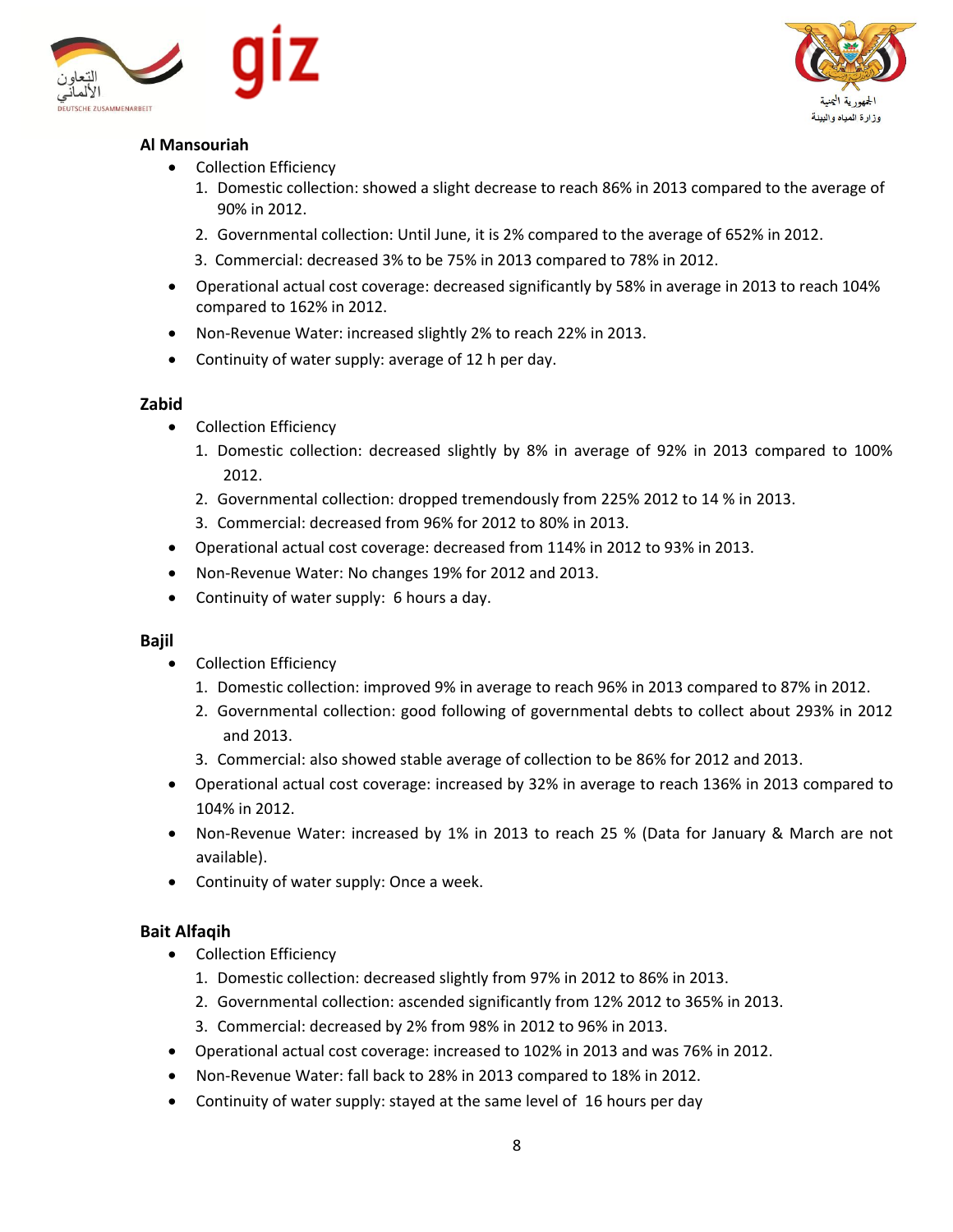





- Collection Efficiency
	- 1. Domestic collection: decreased by 6% in average from 86% in 2012 to 80% 2013.
	- 2. Governmental collection: decreased dramatically from 241% in 2012 compared to only 30% in 2013.
	- 3. Commercial: decreased to 32% in 2013 compared to 86% in 2012.
- Operational actual cost coverage: decreased to half from an annual average of 80% 2012 to 44% in 2013.
- Non-Revenue Water: decreased by 3% in average to reach 22% in 2013 compared to 25% in 2012.
- Continuity of water supply: One time in a month.

# **Hajjah**

- Collection Efficiency
	- 1. Domestic collection: Increased steadily by 11% in average to reach 107% in 2013.
	- 2. Governmental collection: decreased remarkably to 68% in 2013 compared to 2012 (184%).
	- 3. Commercial: increased from 107% in 2012 to 115% in 2013.
- Operational actual cost coverage: decreased 34% in average to 87% in 2013 compared to 121% in 2012.
- Non-Revenue Water: stayed at the same average 13%.
- Continuity of water supply: 10-16 hour per day.

# **Amran**

- Collection Efficiency
	- 1. Domestic collection: stayed in a good level at 101% in 2012 and 2013.
	- 2. Governmental collection: decreased to lowest level from 285% in 2012 to 16% in 2013. We can assume the collection to be increased during the next few months of this year.
	- 3. Commercial: decreased to 92% in 2013 compared to 103% 2011.
- Operational actual cost coverage: decreased significantly to reach the average of 81% in 2013 compared to 136% in 2012.
- Non-Revenue Water: increased to 19 % in 2013 compared to 16% in 2012.
- Continuity of water supply: Once a week

# **Al-Dalea**

- Collection Efficiency
	- 1. Domestic collection: weak collection about 35% for 2012 and 2013.
	- 2. Governmental collection: approximately reached to 25% in 2013 compared to 55% in 2012.
	- 3. Commercial collection: collection reached to 96% in 2012.
- Operational actual cost coverage: disastrous average of collection 12% in 2013 for cost coverage.
- Non-Revenue Water: low rate of water loss about 22% in 2013.
- Continuity of water supply: 1 time in a month.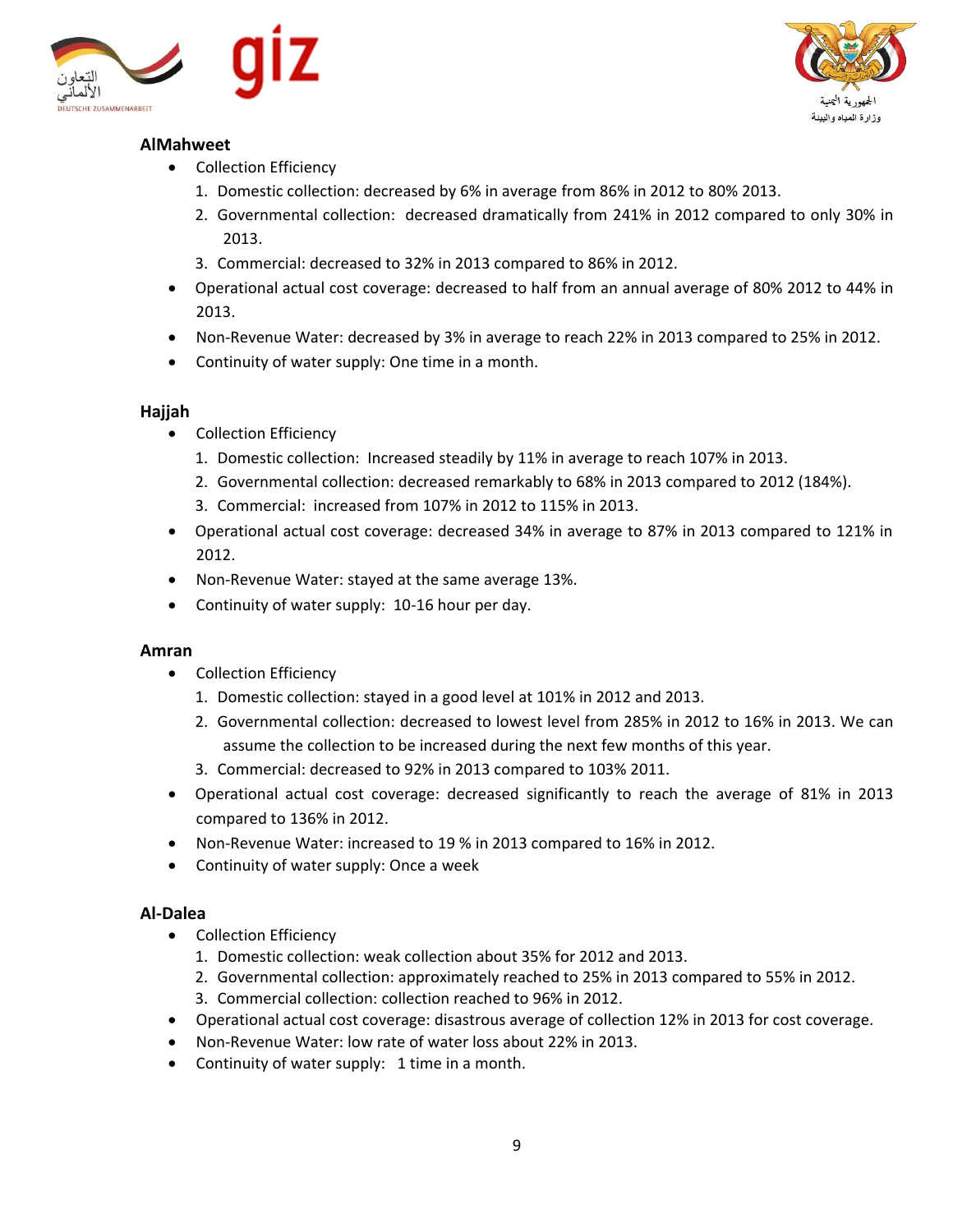

# **Yareem**



- Collection Efficiency
	- 4. Domestic collection: no improvement to be 92% in 2013 compare to 98% in 2012.
	- 5. Governmental collection: low collection reached to 6% in 2013.
	- 6. Commercial: increased to 87% in 2013.
- Operational actual cost coverage: collection covers about 76% of cost in 2013.
- Non-Revenue Water: showed good rate of water losses 17%.
- Continuity of water supply: twice per month.

# **Conclusion**

The expanded analysis observed above was done for each LC/Utility stating certain key indicators, it is apparent that the general observations of the results covering the first half of 2013 are not promising in total when compared to the results of 2012, but let's not consider it as a final analysis of performance until we consolidate the results of the entire year of 2013 in order to compare results on annual basis.

The Utilities were still able to restore the confidence of the subscribers through improved frequency of water supply and hence attract their willingness for regular bills' payment which still remains to be improved in Utilities such as Aden and Al Dalea.

On the other hand, we can expect better collections from the governmental consumers in the next few months in order to exceed the current average of collection of 78% nationally for the period of Jan-June 2013.Some utilities were able to collect their Account receivables from the government sector such as Mukala, Bajil and Bait Al Faqih, while others are still following the payment of government bills.

The commercial sector still looks like more stable keeping average payment above 80% in general with difficult prediction behind the low average for Al Dalea LC 20% in 2013 compare to 96% in 2012.

Some negative results showing weakness of few Utilities to cover their operational costs as an attribution of weak collection efficiency due to reluctance of the consumers to pay such as in the utilities of Aden, Taiz, Al Mahweet and Al Dalea.

Finally, there are many challenges facing the water sector in Yemen, the difficulty to prioritize water issues on national level, and difficulty to streamline financial funds to support the sector .In addition to durable solution assuring efficient provision of water to people in parallel with strengthening capacity of Utilities.

We had been using the same structure of reporting for the past three years to cover key indicators that are relevant to emergency situation, service delivery and capacity of the utilities .The next orientation is to accommodate more indicators that reveal snapshot on development level for instance like water and sanitation coverage ..Etc. In this respect, considering the relative stability of the situation, we recommend that it is now the right time for the MWE PIIS unit to resume its functions as soon as possible in preparing the full fledge monthly PIIS report.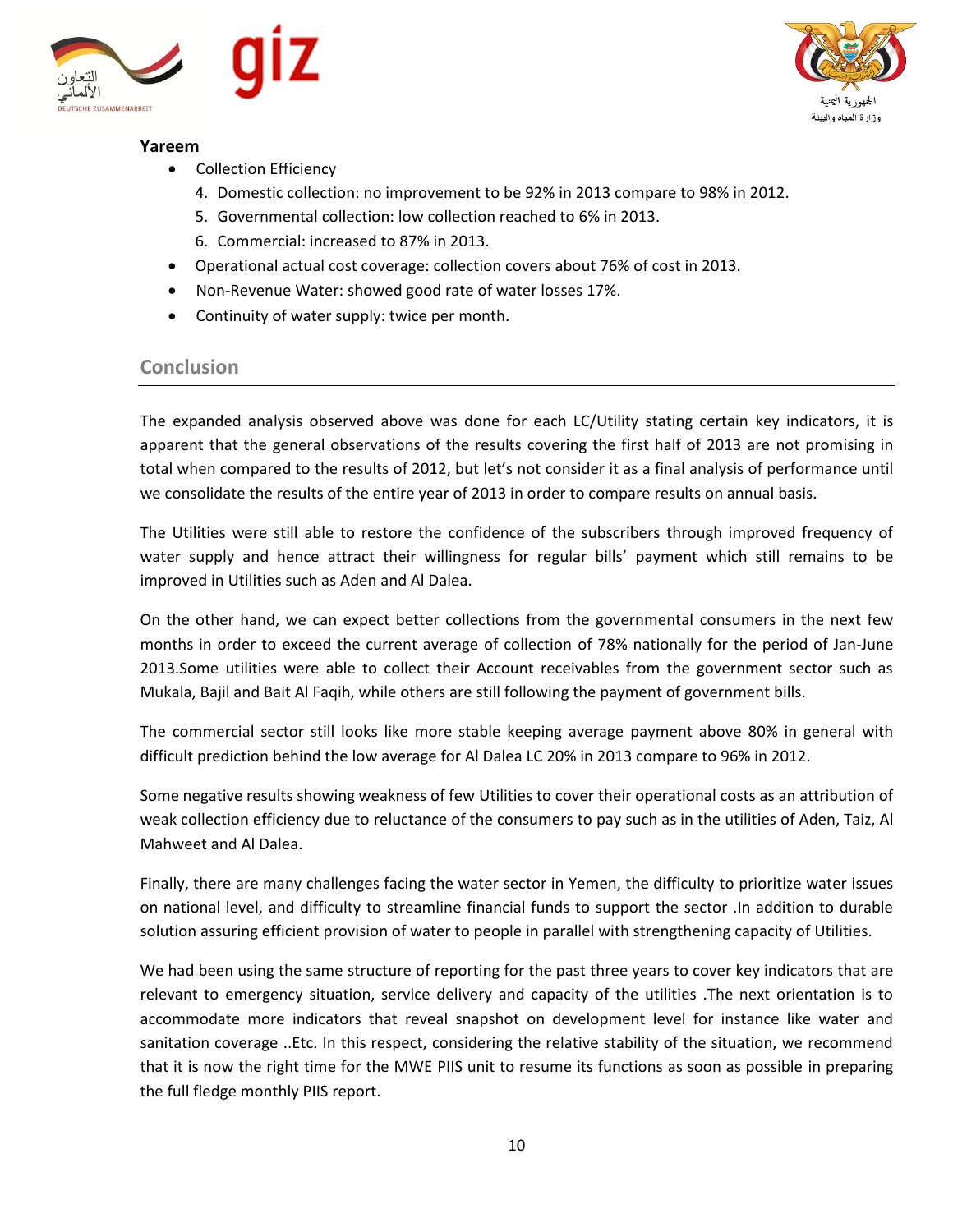



# **Annex 1 Table of Performance Indicators**

### **Sana'a LC** Jan-June 2013

#### **1 Collection Efficiency for Domestic,Government & Commercial**





average 2013: 93% average 2013: 66%

#### **4 Collection Efficiency for Commercial 5 Operational Actual Cost Coverage**



average 2012: 77% average 2012: 93% average 2013: 100%



average 2012: 40% average 2013: 34%

### **2 Collection Efficiency for Domestic 3 Collection Efficiency for Government**



average 2012: 81% average 2012: 89%



#### **6 Non Revenue Water 7 Continuity of Water Supply**

|          | <b>Month</b> | Daily | Weekly |                                                  | Monthly |  |
|----------|--------------|-------|--------|--------------------------------------------------|---------|--|
|          |              |       |        | Hours/Day Hours/Day Day/Week Hours/Day Day/Month |         |  |
|          | Jan          |       |        |                                                  |         |  |
|          | Feb          |       |        |                                                  |         |  |
|          | Mar          |       |        |                                                  |         |  |
|          | April        |       | я      |                                                  |         |  |
|          | May          |       | R      |                                                  |         |  |
|          | June         |       | я      |                                                  |         |  |
| Comment: |              |       |        |                                                  |         |  |

11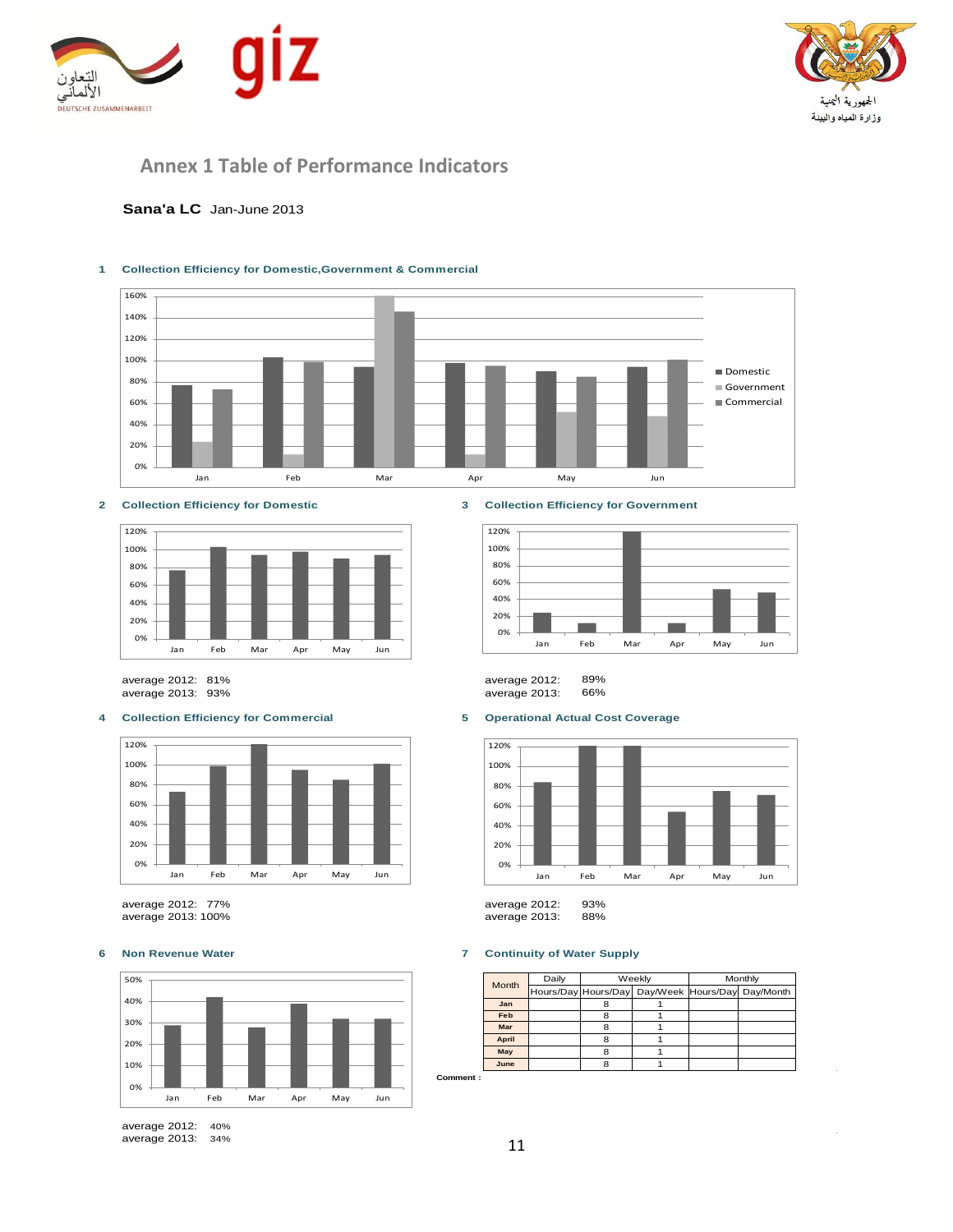



### **Aden Jan-June 2013**



#### **1 Collection Efficiency for Domestic,Government & Commercial**



**2 Collection Efficiency for Domestic 3 Collection Efficiency for Government**



average 2012: 53% average 2012: 194% average 2013: 54% average 2013: 69%

### **4 Collection Efficiency for Commercial 5 Operational Actual Cost Coverage**





average 2013: 36%



average 2012: 93% average 2012: 124% average 2013: 82% average 2013: 68%

### **6 Non Revenue Water 7 Continuity of Water Supply**

|              | Daily |                     | Weekly             | Monthly |               |
|--------------|-------|---------------------|--------------------|---------|---------------|
| <b>Month</b> |       | Hours/Day Hours/Day | Day/Week Hours/Day |         | Day/Mon<br>th |
| Jan          | 17    |                     |                    |         |               |
| Feb          | 17    |                     |                    |         |               |
| <b>Mar</b>   | 17    |                     |                    |         |               |
| <b>April</b> | 17    |                     |                    |         |               |
| May          | 17    |                     |                    |         |               |
| June         | 17    |                     |                    |         |               |

12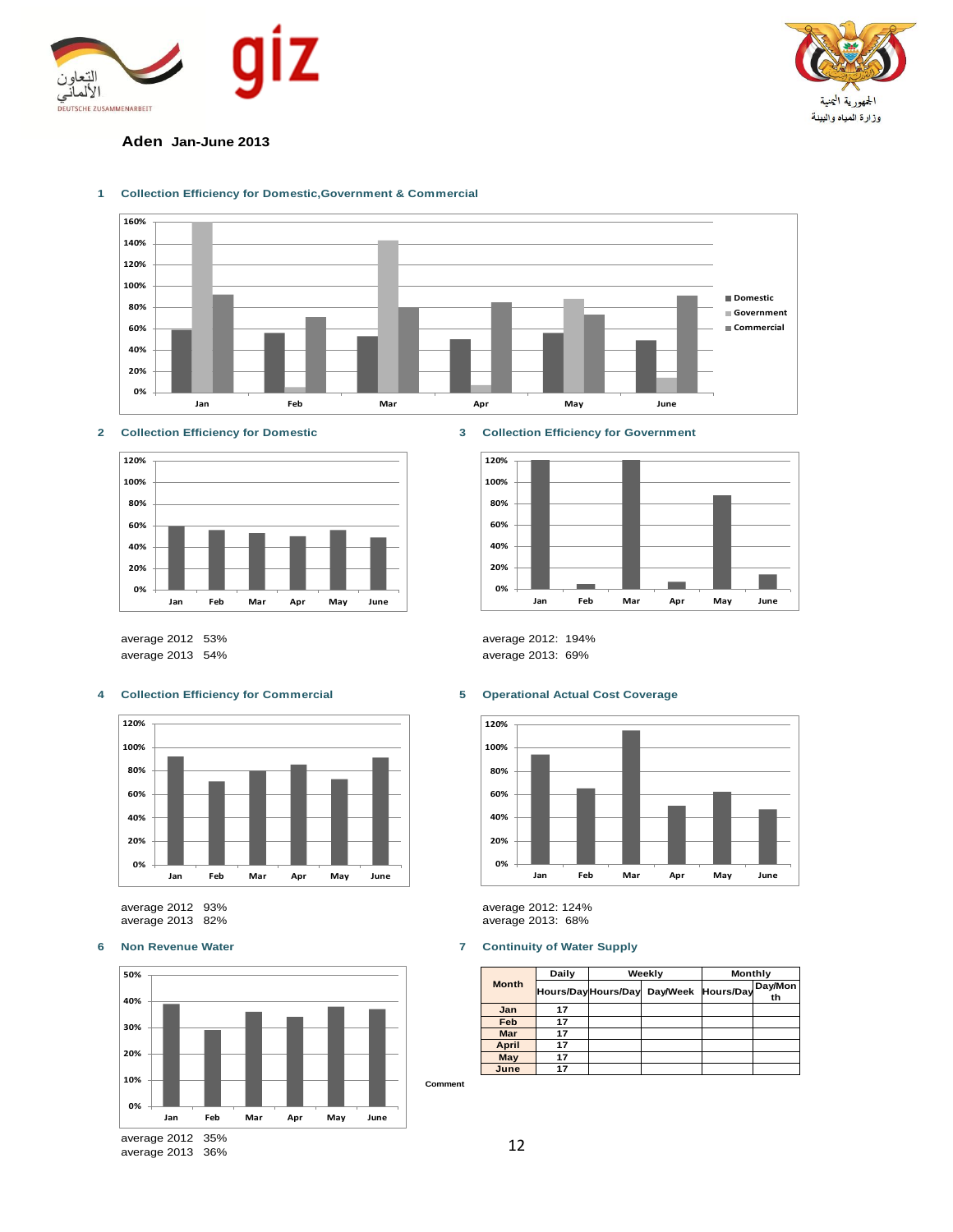



# **Taiz** Jan-June 2013







average 2012:

### **4 Collection Efficiency for Commercial 5 Operational Actual Cost Coverage**



average 2012: 123%



**2 Collection Efficiency for Domestic 3 Collection Efficiency for Government**



75% 151% average 2012: average 2013: 78% average 2013: 68%



average 2012: 102%<br>average 2013: 68% average 2013:60% average 2013: 68%

### **6 Non Revenue Water 7 Continuity of Water Supply**

| <b>Month</b> |           | Monthly   | <b>Two Months</b> |                    |  |
|--------------|-----------|-----------|-------------------|--------------------|--|
|              | Hours/Day | Day/Month | Hours/Time        | Time/Two<br>months |  |
| Jan          |           |           |                   |                    |  |
| Feb          |           |           |                   |                    |  |
| Mar          |           |           |                   |                    |  |
| April        |           |           |                   |                    |  |
| May          |           |           |                   |                    |  |
| June         |           |           |                   |                    |  |

**Comment :**

average 2012: 23% average 2013:18%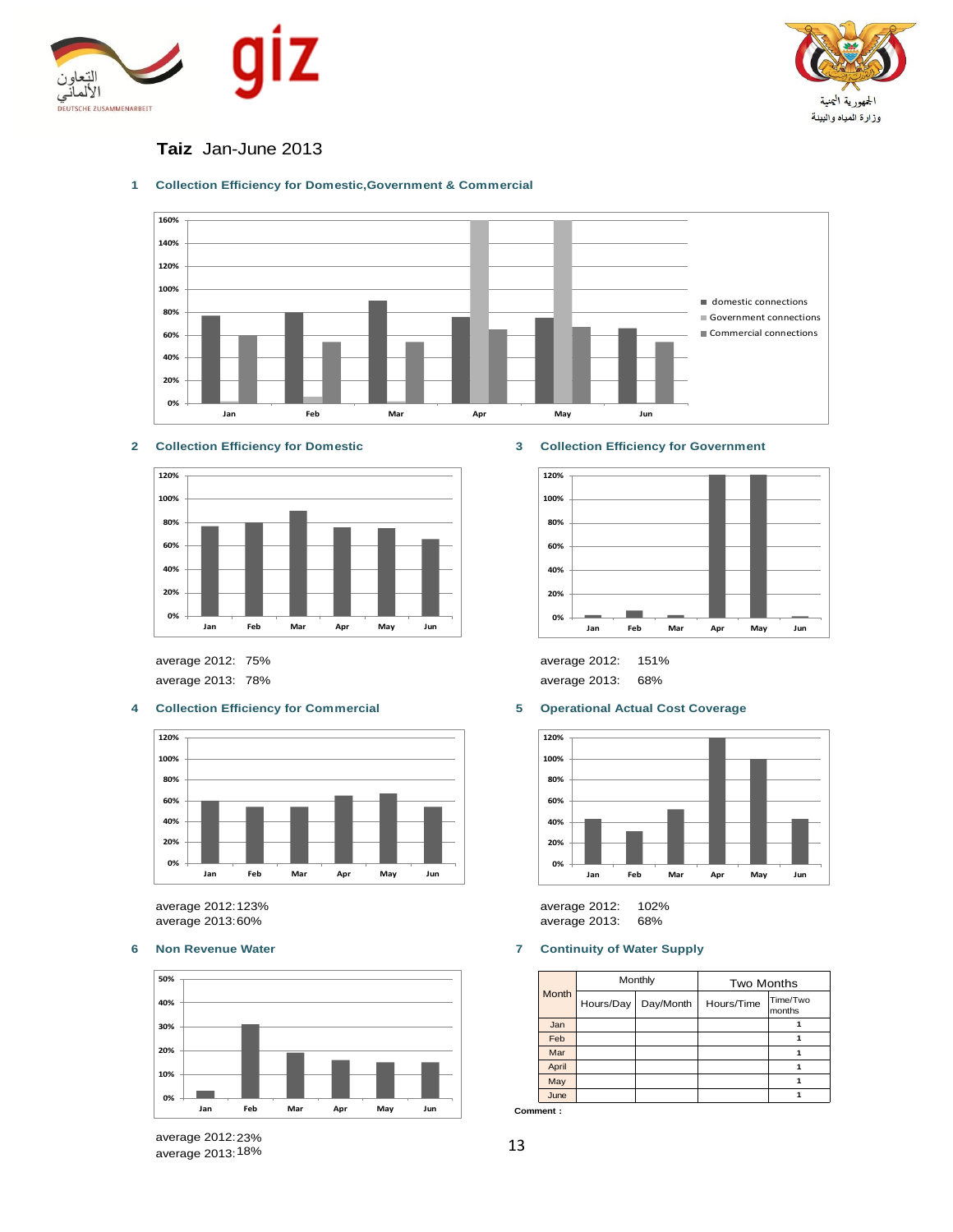



### **Mukala** Jan-June 2013



### **1 Collection Efficiency for Domestic,Government & Commercial**

#### **2 Collection Efficiency for Domestic 3 Collection Efficiency for Government**



### **4 Collection Efficiency for Commercial 5 Operational Actual Cost Coverage**



average 2013:





average 2012: 92% average 2012: 123% average 2013: 88% average 2013: 119%



average 2012: 91% average 2012: 116% average 2013: 109%

### **6 Non Revenue Water 7 Continuity of Water Supply**

| <b>Month</b> | Daily |                                 | Weekly | Monthly          |           |
|--------------|-------|---------------------------------|--------|------------------|-----------|
|              |       | Hours/Day Hours/Day<br>Day/Week |        | <b>Hours/Day</b> | Day/Month |
| Jan          | 12    |                                 |        |                  |           |
| Feb          | 12    |                                 |        |                  |           |
| Mar          | 12    |                                 |        |                  |           |
| <b>April</b> | 8     |                                 |        |                  |           |
| May          | я     |                                 |        |                  |           |
| June         | 8     |                                 |        |                  |           |

**Comment**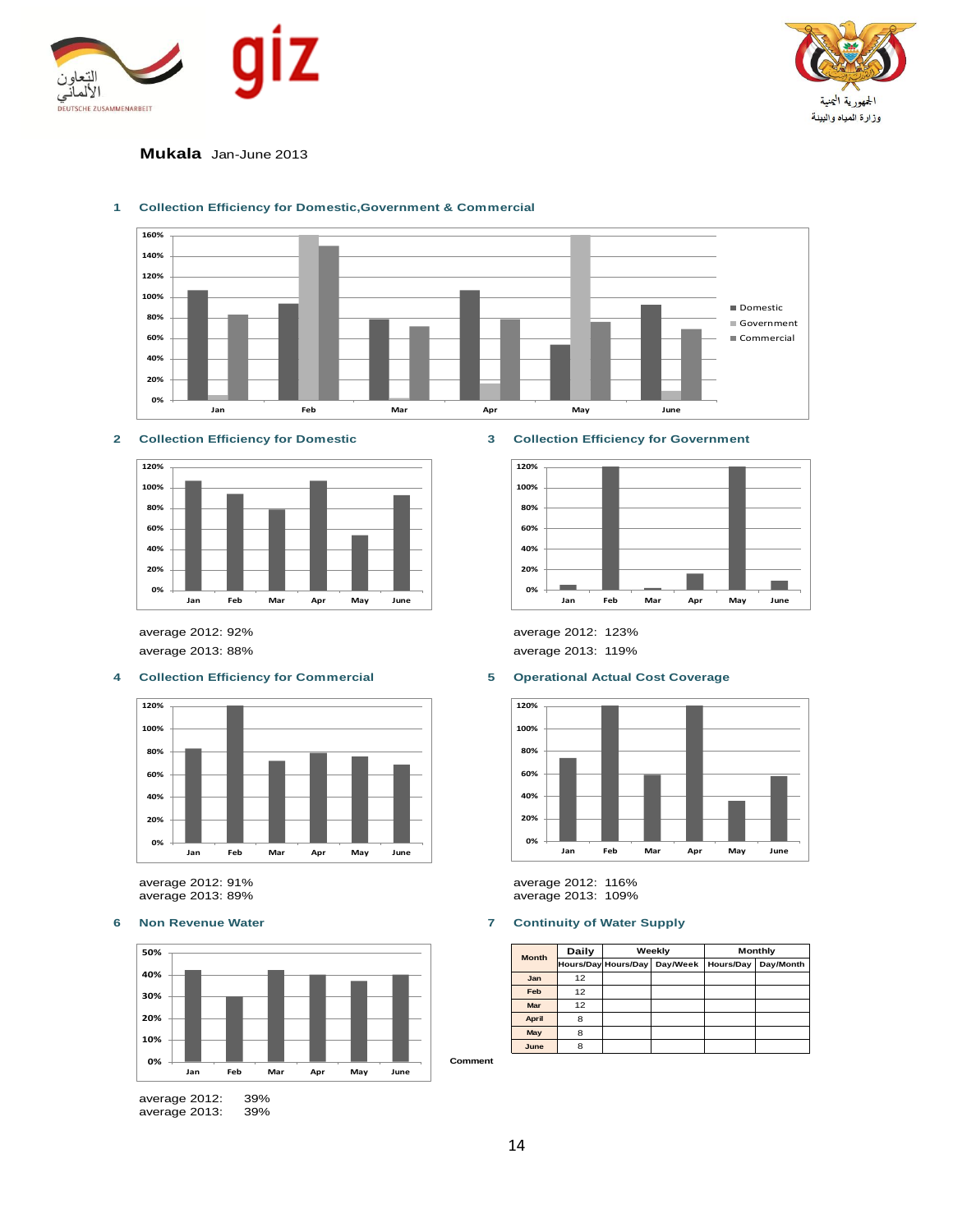



### **Hodeidah** Jan-June 2013



#### **1 Collection Efficiency for Domestic,Government & Commercial**





#### **4 Collection Efficiency for Commercial 5 Operational Actual Cost Coverage**



average 2013:77% average 2013: 71%



average 2012: 40% average 2013: 36%

#### **2 Collection Efficiency for Domestic 3 Collection Efficiency for Government**



average 2012:79% average 2012: 249% average 2013: 40%



average 2012:78% average 2012: 140%

### **6 Non Revenue Water 7 Continuity of Water Supply**

|              | Daily |                                              | Weekly | Monthly |           |
|--------------|-------|----------------------------------------------|--------|---------|-----------|
| <b>Month</b> |       | Hours/Day   Hours/Day   Day/Week   Hours/Day |        |         | Day/Month |
| Jan          | 24    |                                              |        |         |           |
| Feb          | 24    |                                              |        |         |           |
| Mar          | 24    |                                              |        |         |           |
| April        | 24    |                                              |        |         |           |
| May          | 24    |                                              |        |         |           |
| June         | 24    |                                              |        |         |           |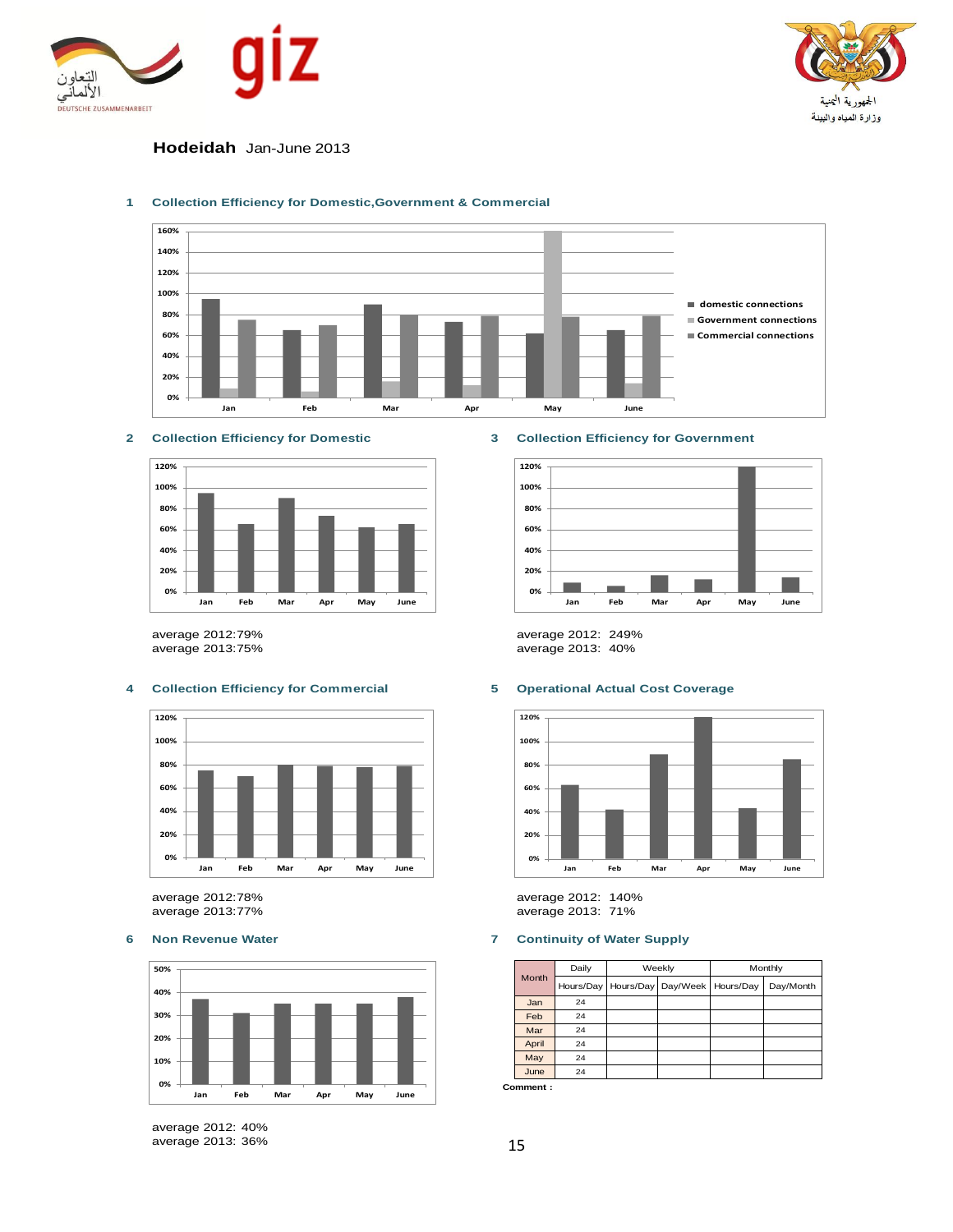



### **Mocha** Jan-June 2013



### **1 Collection Efficiency for Domestic,Government & Commercial**





### **4 Collection Efficiency for Commercial 5 Operational Actual Cost Coverage**



average 2013: 100% average 2013: 106%



average 2012: 23% average 2013: 26%

#### **2 Collection Efficiency for Domestic 3 Collection Efficiency for Government**



average 2012: 96% average 2012: 172% average 2013: 109% average 2013: 51%



average 2012: 93% average 2012: 109%

**6 Non Revenue Water 7 Continuity of Water Supply**

| Month | Daily     | Weekly |  |                                  | Monthly   |
|-------|-----------|--------|--|----------------------------------|-----------|
|       | Hours/Day |        |  | Hours/Day   Day/Week   Hours/Day | Day/Month |
| Jan   | 24        |        |  |                                  |           |
| Feb   | 24        |        |  |                                  |           |
| Mar   | 24        |        |  |                                  |           |
| April | 24        |        |  |                                  |           |
| May   | 24        |        |  |                                  |           |
| June  | 24        |        |  |                                  |           |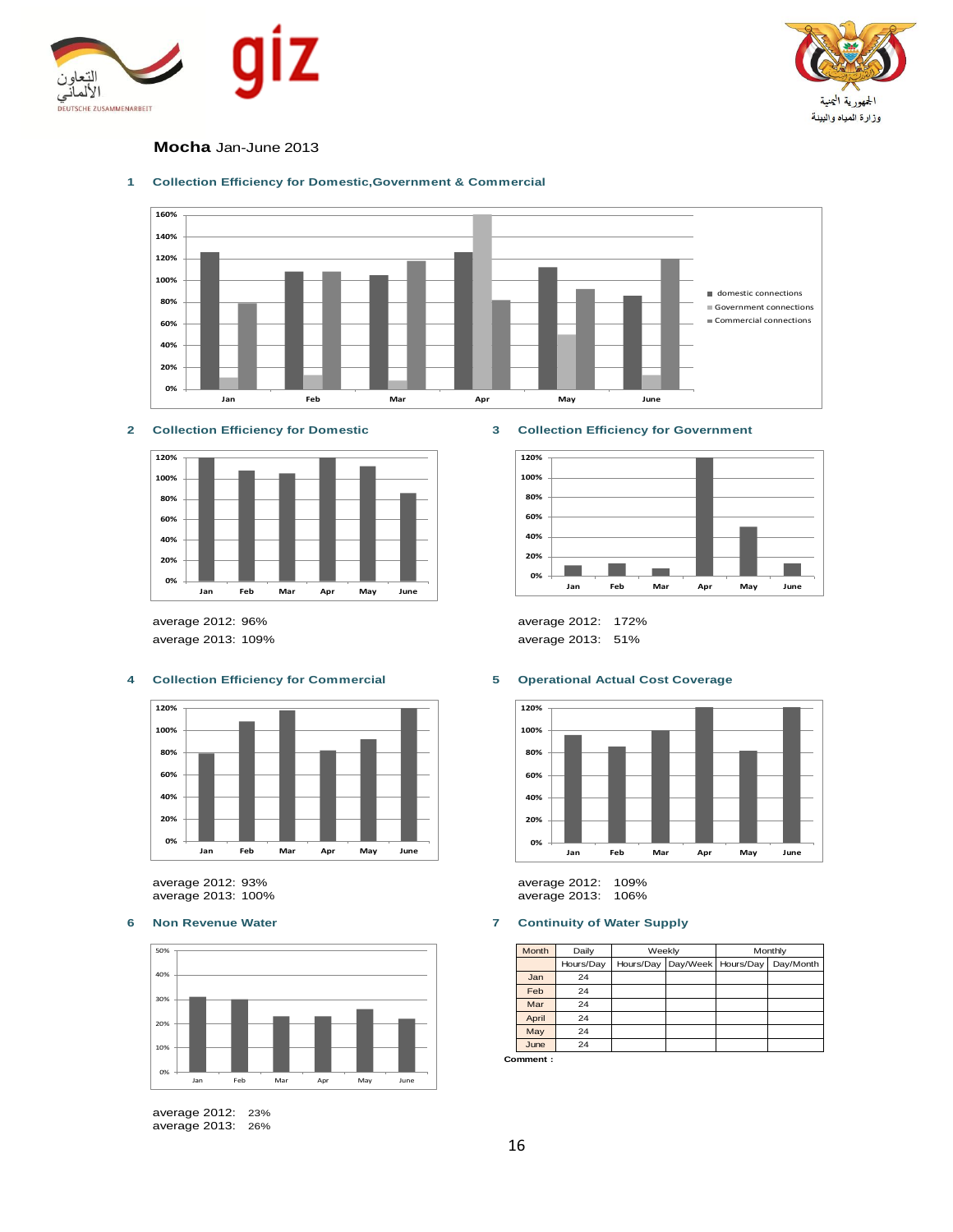



### **Al-Mahweet** Jan-June 2013



#### **1 Collection Efficiency for Domestic,Government & Commercial**

**2 Collection Efficiency for Domestic 3 Collection Efficiency for Government**



#### **4 Collection Efficiency for Commercial 5 Operational Actual Cost Coverage**



average 2012:86% average 2012: 80% average 2013:32% average 2013: 44%



average 2012: 25% average 2013: 22%



average 2012:86% average 2012: 241% average 2013:80% average 2013: 30%



### <sup>6</sup> **Non Revenue Water 7 Continuity of Water Supply**

| <b>Month</b> | Daily | Weekly |                                          | Monthly   |
|--------------|-------|--------|------------------------------------------|-----------|
|              |       |        | Hours/Day Hours/Day Day/Week   Hours/Day | Day/Month |
| Jan          |       |        | 5                                        |           |
| Feb          |       |        | 5                                        |           |
| Mar          |       |        | 5                                        |           |
| April        |       |        | 5                                        |           |
| May          |       |        | 5                                        |           |
| June         |       |        | 5                                        |           |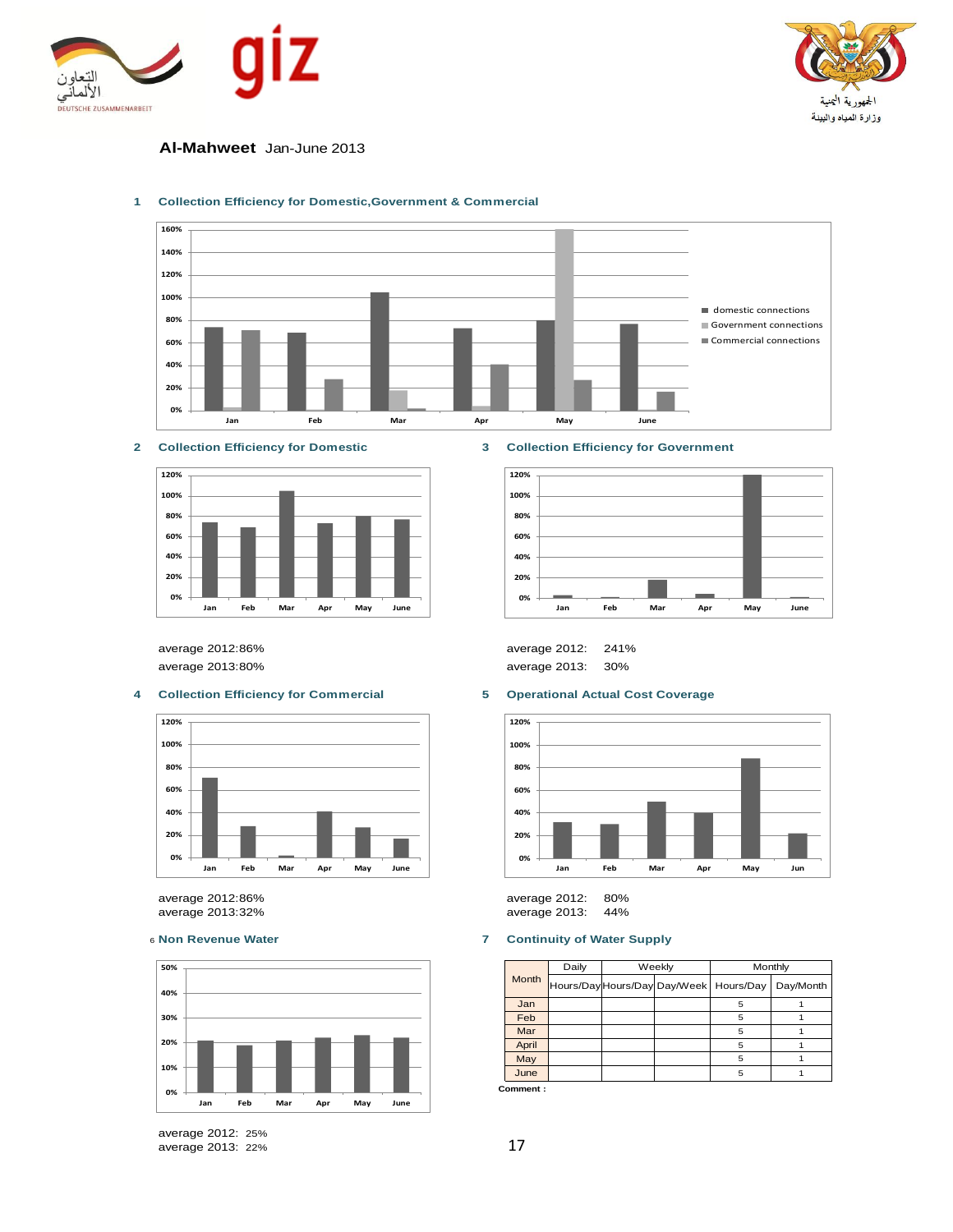



### **Zabid** Jan-June 2013



#### **1 Collection Efficiency for Domestic,Government & Commercial**



average 2013: 92% average 2013: 14%

### **4 Collection Efficiency for Commercial 5 Operational Actual Cost Coverage**



average 2013: 80% average 2013: 93%



average 2012: 19% average 2013: 19%

### **2 Collection Efficiency for Domestic 3 Collection Efficiency for Government**



average 2012: 100% average 2012: 225%



average 2012: 96% average 2012: 114%

### **6 Non Revenue Water 7 Continuity of Water Supply**

|              | Daily     |                       | Weekly | Monthly   |           |
|--------------|-----------|-----------------------|--------|-----------|-----------|
| <b>Month</b> | Hours/Day | Day/Week<br>Hours/Day |        | Hours/Day | Day/Month |
| Jan          | 6         |                       |        |           |           |
| Feb          | 6         |                       |        |           |           |
| Mar          | 6         |                       |        |           |           |
| April        | 6         |                       |        |           |           |
| May          | 6         |                       |        |           |           |
| June         | 6         |                       |        |           |           |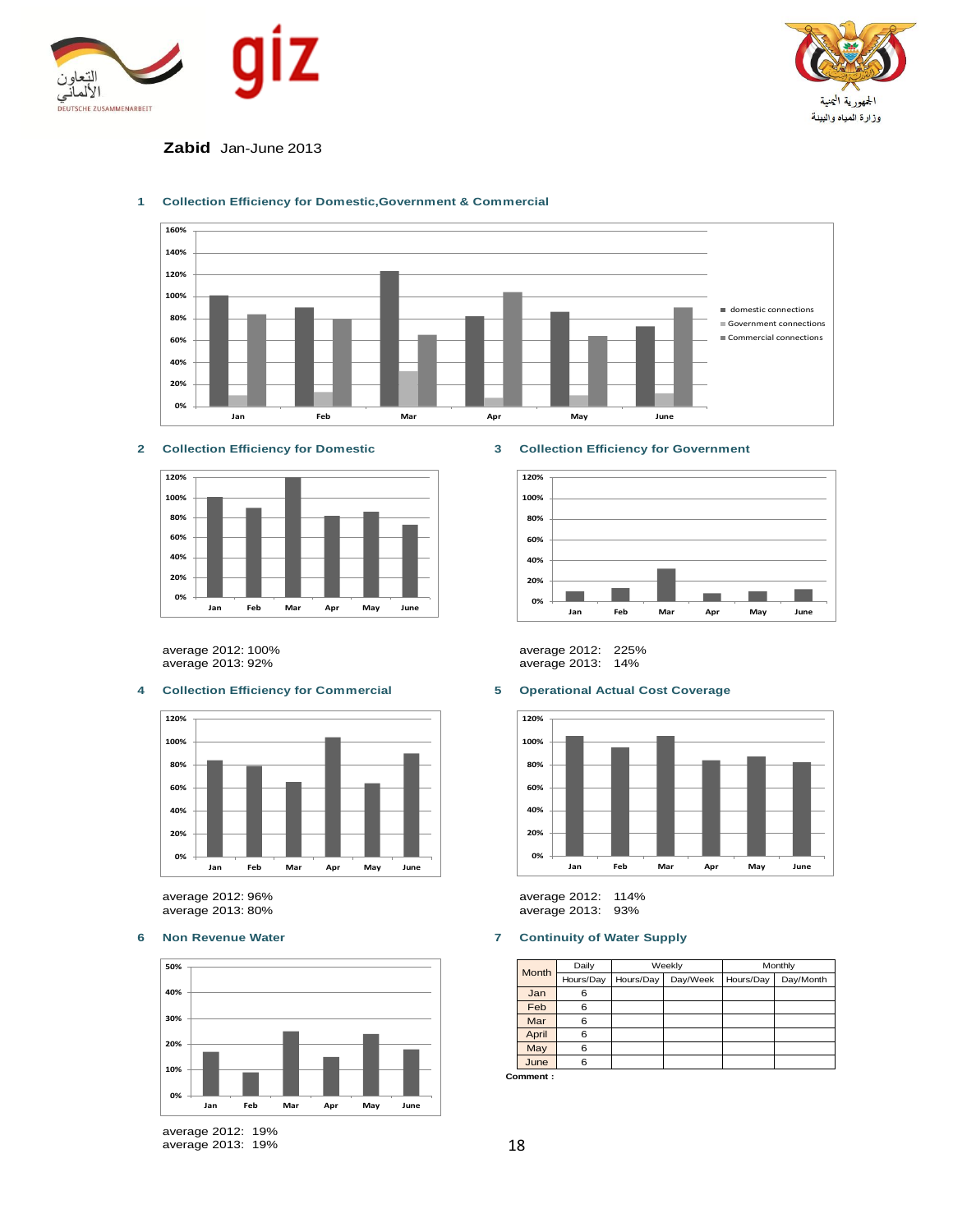



## **Hajjah** Jan-June 2013



### **1 Collection Efficiency for Domestic,Government & Commercial**

### **2 Collection Efficiency for Domestic 3 Collection Efficiency for Government**



average 2013: 107% average 2013: 68%

### **4 Collection Efficiency for Commercial 5 Operational Actual Cost Coverage**



average 2012: 107% average 2012: 121%



average 2012: 13% average 2013: 13%



average 2012: 96% average 2012: 184%



average 2013: 87%

### **6 Non Revenue Water 7 Continuity of Water Supply**

| Month | Daily               | Weekly |          | Monthly |                       |
|-------|---------------------|--------|----------|---------|-----------------------|
|       | Hours/Day Hours/Day |        | Day/Week |         | Hours/Day   Day/Month |
| Jan   |                     |        |          |         | 4 5                   |
| Feb   |                     |        |          |         | 4 5                   |
| Mar   |                     |        |          |         | 4 5                   |
| April |                     |        |          |         | 4 5                   |
| May   |                     |        |          |         | 4 5                   |
| June  |                     |        |          |         | 4 5                   |

 **Comment :** No of hours of water frequency (Avg)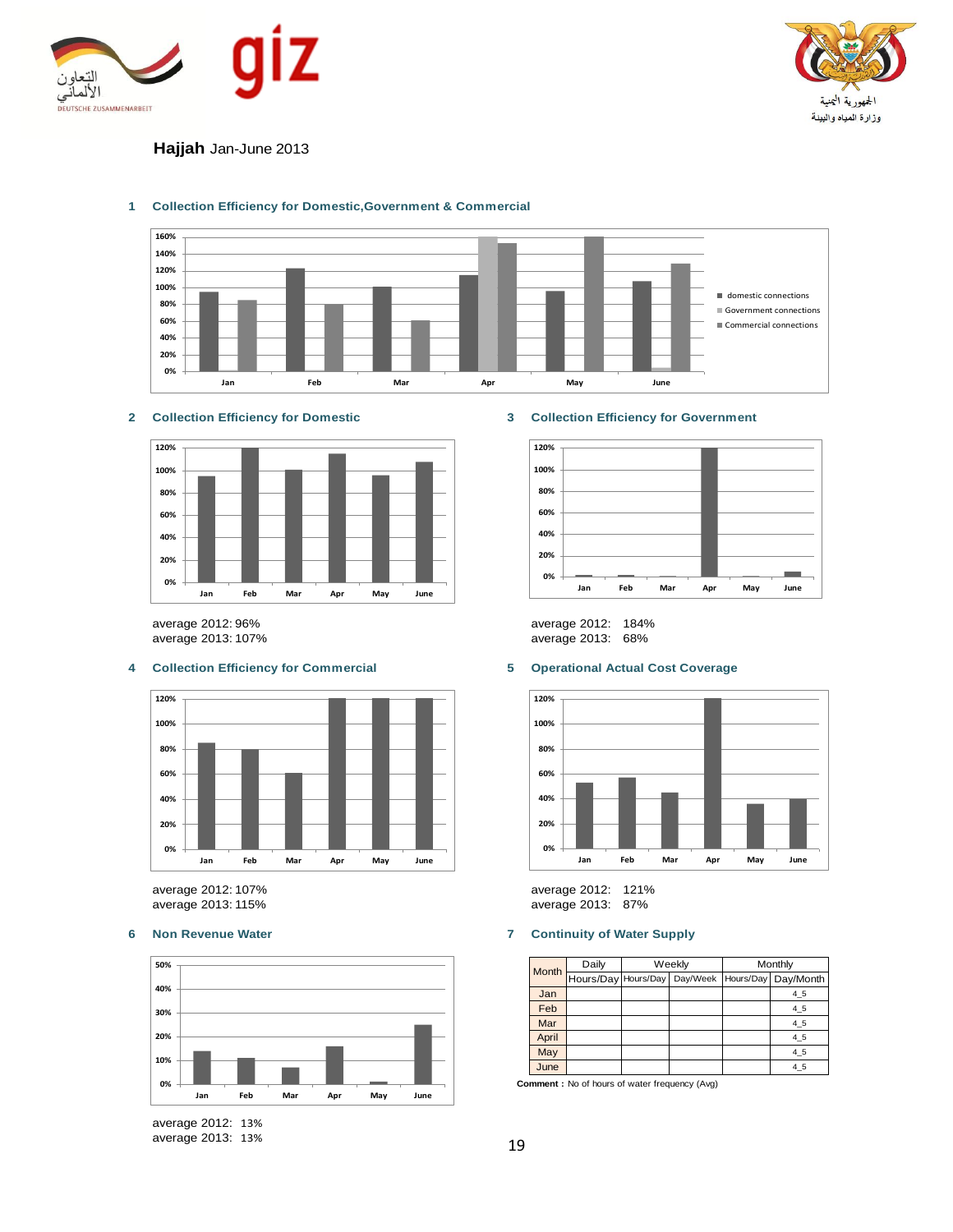



# **Rada'a Jan-June 2013**



### **1 Collection Efficiency for Domestic,Government & Commercial**



average 2013: 96% average 2013: 7%



average 2012: 88% average 2012: 81%

No data available

#### **2 Collection Efficiency for Domestic 3 Collection Efficiency for Government**



average 2012: 85% average 2012: 106%

### **4 Collection Efficiency for Commercial 5 Operational Actual Cost Coverage**



average 2013: 95% average 2013: 72%

### **6 Non Revenue Water 7 Continuity of Water Supply**

|       | Daily     | Weekly<br>Monthly |          |           |           |
|-------|-----------|-------------------|----------|-----------|-----------|
| Month | Hours/Day | Hours/Day         | Day/Week | Hours/Day | Day/Month |
| Jan   |           |                   |          |           |           |
| Feb   |           |                   |          |           |           |
| Mar   |           |                   |          |           |           |
| April |           |                   |          |           |           |
| May   |           |                   |          |           |           |
| June  |           |                   |          |           |           |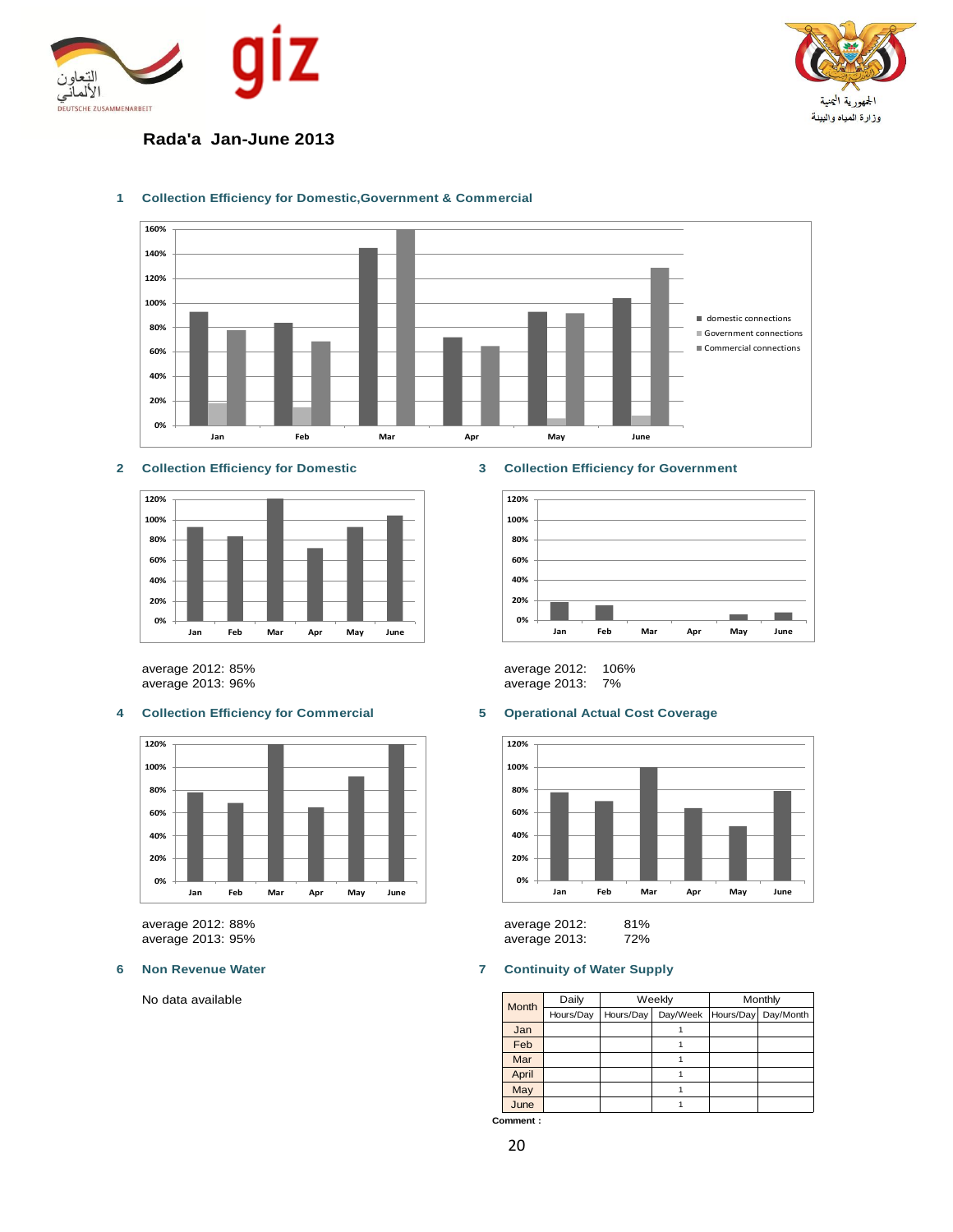



### **Bajil** Jan-June 2013



### **1 Collection Efficiency for Domestic,Government & Commercial**



average 2012: 87% average 2012: 292%

### **4 Collection Efficiency for Commercial 5 Operational Actual Cost Coverage**



average 2013:85% average 2013: 136%



### **2 Collection Efficiency for Domestic 3 Collection Efficiency for Government**



average 2013: 294%



average 2012:87% average 2012: 104%

### **6 Non Revenue Water 7 Continuity of Water Supply**

| <b>Month</b> | Daily     |           | Weekly   | <b>Monthly</b> |                     |  |
|--------------|-----------|-----------|----------|----------------|---------------------|--|
|              | Hours/Day | Hours/Day | Day/Week |                | Hours/Day Day/Month |  |
| Jan          |           | 24        |          |                |                     |  |
| Feb          |           | 24        |          |                |                     |  |
| Mar          |           | 24        |          |                |                     |  |
| April        |           | 24        |          |                |                     |  |
| May          |           | 24        |          |                |                     |  |
| June         |           | 24        |          |                |                     |  |

**Comment :**

average 2012: 24% average 2013: 25%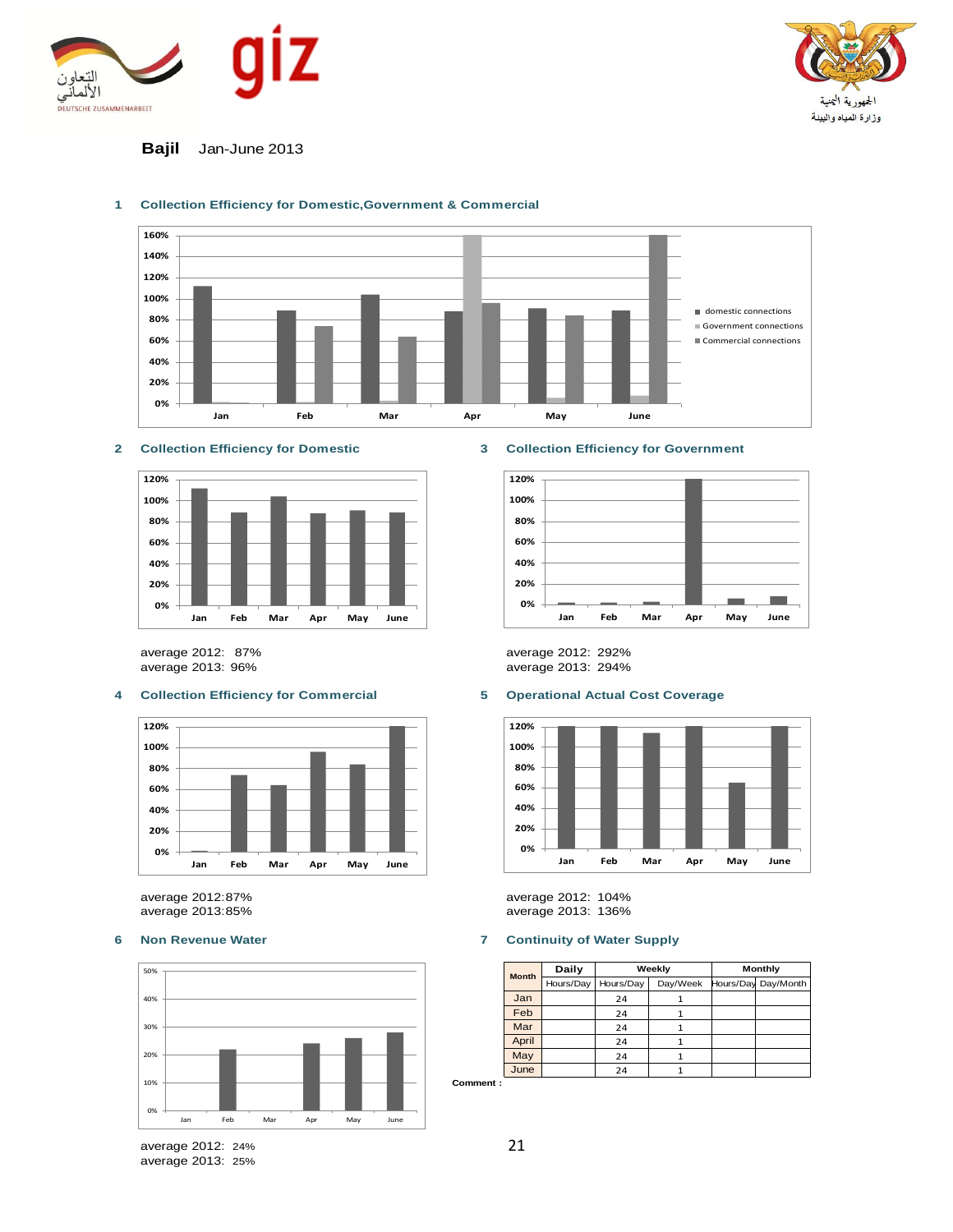



**Seyoun** Jan-June 2013



### **1 Collection Efficiency for Domestic,Government & Commercial**



### **4 Collection Efficiency for Commercial 5 Operational Actual Cost Coverage**



average 2012: 90% average 2012: 106% average 2013: 76% average 2013: 89%



average 2012: 29% average 2013: 42%

### **2 Collection Efficiency for Domestic 3 Collection Efficiency for Government**



average 2012: 88% average 2012: 167% average 2013: 79% average 2013: 74%



### **6 Non Revenue Water 7 Continuity of Water Supply**

| Month | Daily     |           | Weekly | Monthly |                                  |  |
|-------|-----------|-----------|--------|---------|----------------------------------|--|
|       | Hours/Day | Hours/Day |        |         | Day/Week   Hours/Day   Day/Month |  |
| Jan   | 24        |           |        |         |                                  |  |
| Feb   | 24        |           |        |         |                                  |  |
| Mar   | 24        |           |        |         |                                  |  |
| April | 24        |           |        |         |                                  |  |
| May   | 24        |           |        |         |                                  |  |
| June  | 24        |           |        |         |                                  |  |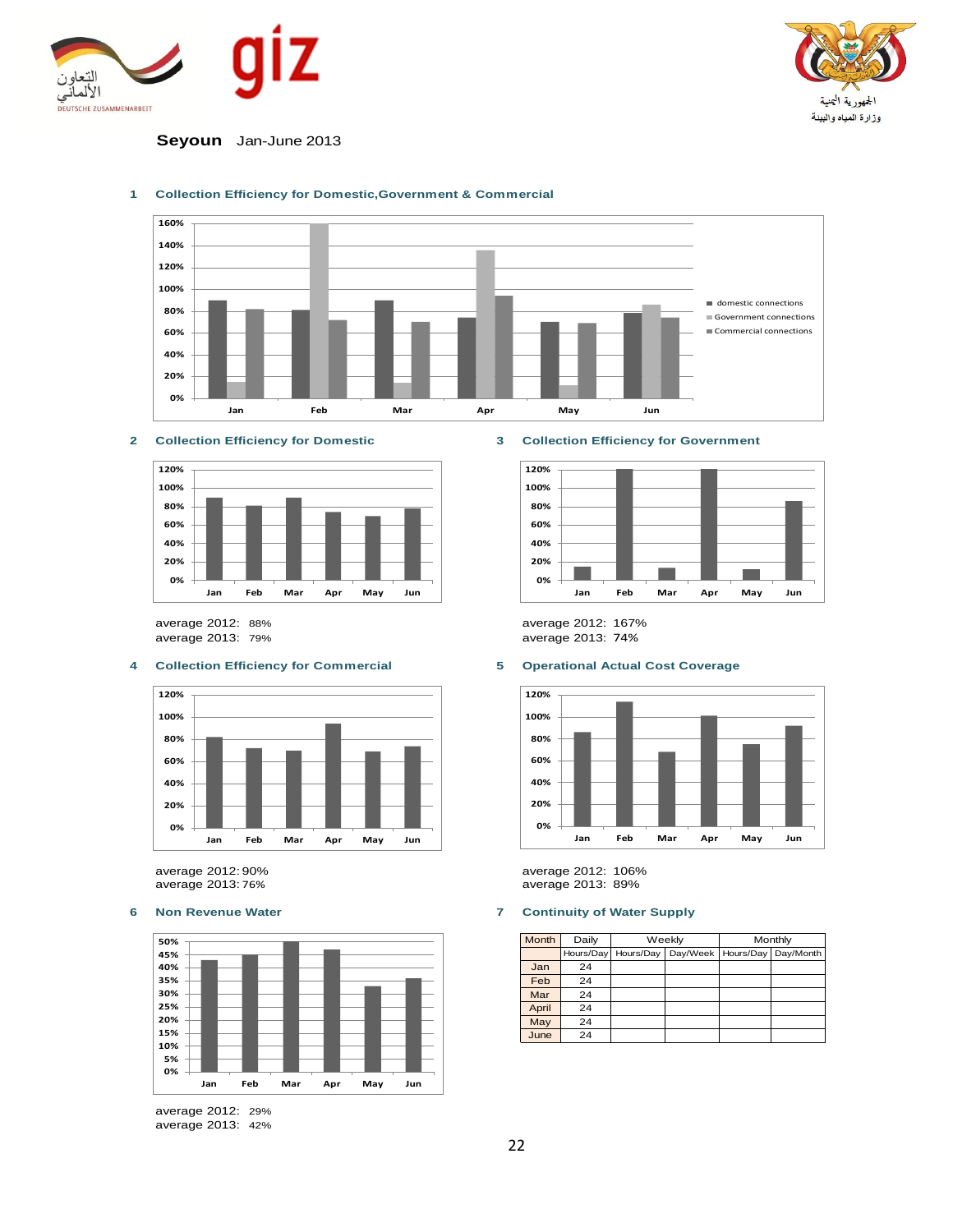



### **IBB** Jan-June 2013



### **1 Collection Efficiency for Domestic,Government & Commercial**





#### **4 Collection Efficiency for Commercial 5 Operational Actual Cost Coverage**





average 2012: 25% average 2013: 24%



average 2012: 94% average 2012: 134% average 2013: 63%



average 2012: 88% average 2012: 152% average 2013: 145%

#### **6 Non Revenue Water 7 Continuity of Water Supply**

| Month | Daily     |           | Weekly   | Monthly   |           |  |
|-------|-----------|-----------|----------|-----------|-----------|--|
|       | Hours/Day | Hours/Day | Day/Week | Hours/Day | Day/Month |  |
| Jan   |           | 24        | 2        |           |           |  |
| Feb   |           | 24        | 2        |           |           |  |
| Mar   |           | 24        | 2        |           |           |  |
| Apr   |           | 24        | 2        |           |           |  |
| May   |           | 24        | 2        |           |           |  |
| Jun   |           | 24        | っ        |           |           |  |

**Comment :** No of hours of water frequency (Avg)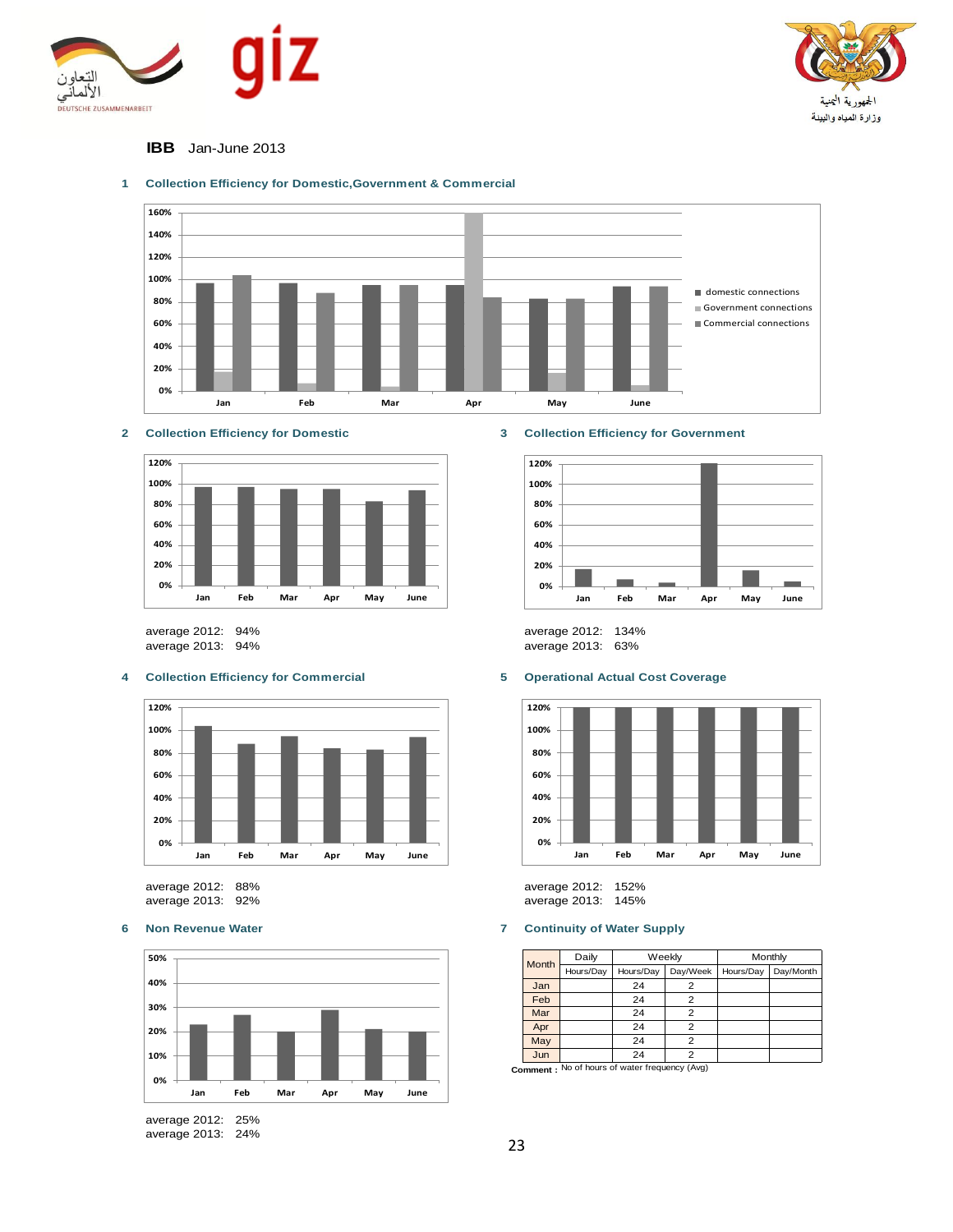



## **Bait Alfaqih Jan-June 2013**



### **1 Collection Efficiency for Domestic,Government & Commercial**





average 2012: 97% average 2012:12% average 2013: 86% average 2013:365%

### **4 Collection Efficiency for Commercial 5 Operational Actual Cost Coverage**



average 2012:98% average 2012:76%



average 2012: 18% average 2013: 28%

#### **2 Collection Efficiency for Domestic 3 Collection Efficiency for Government**





average 2013 102%

### **6 Non Revenue Water 7 Continuity of Water Supply**

| <b>Month</b> | Daily |                     | Weekly   | Monthly |                     |  |  |
|--------------|-------|---------------------|----------|---------|---------------------|--|--|
|              |       | Hours/Day Hours/Day | Day/Week |         | Hours/Day Day/Month |  |  |
| Jan          | 16    |                     |          |         |                     |  |  |
| Feb          | 16    |                     |          |         |                     |  |  |
| Mar          | 16    |                     |          |         |                     |  |  |
| Apr          | 16    |                     |          |         |                     |  |  |
| May          | 16    |                     |          |         |                     |  |  |
| Jun          | 15    |                     |          |         |                     |  |  |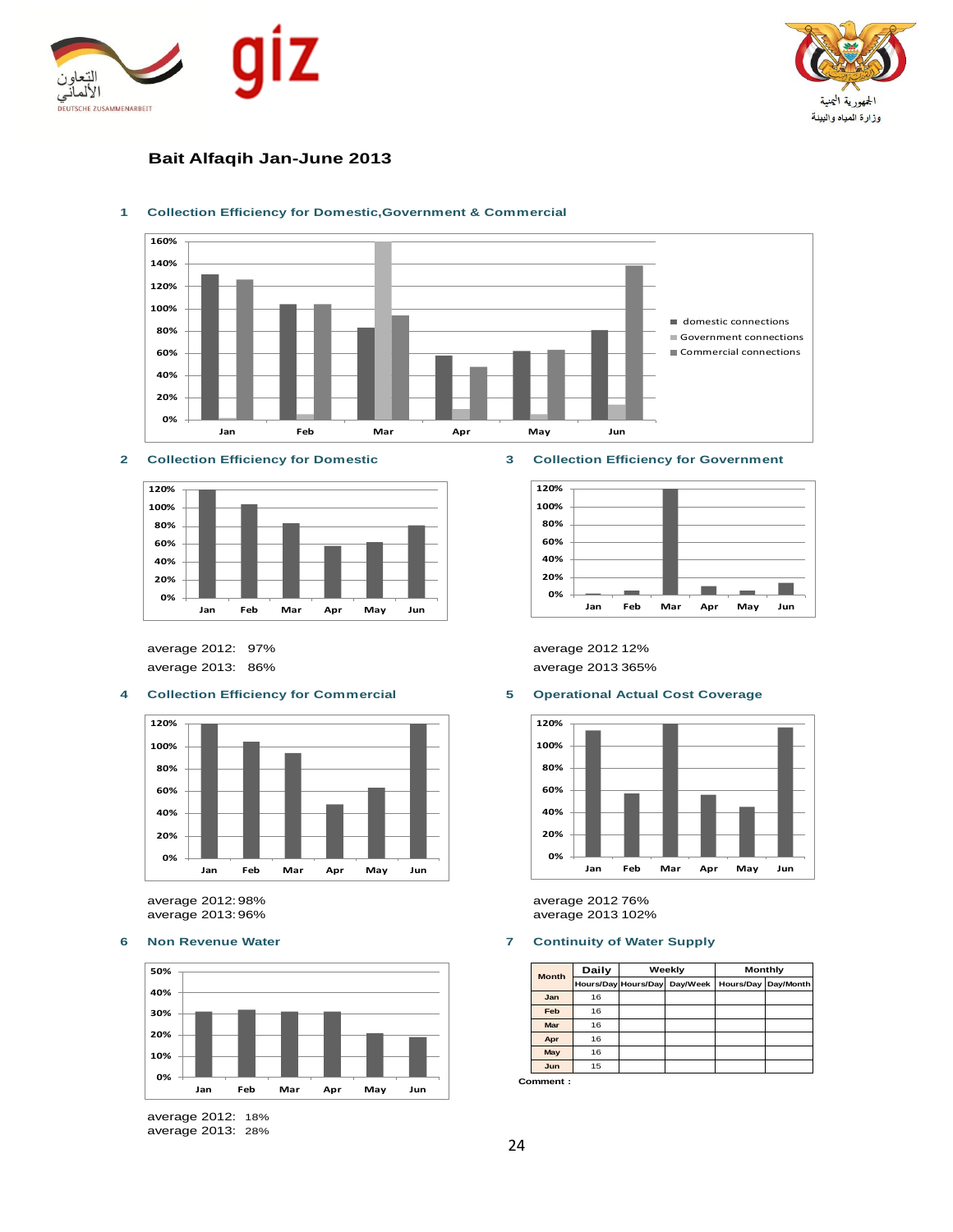



### **AlSheher** Jan-June 2013



#### **1 Collection Efficiency for Domestic,Government & Commercial**

### **2 Collection Efficiency for Domestic 3 Collection Efficiency for Government**



average 2013: 82% average 2013: 47%

### **4 Collection Efficiency for Commercial 5 Operational Actual Cost Coverage**



average 2012:82% average 2012: 98%



average 2012: 30% average 2013: 30%



average 2012: 89% average 2012: 131%



average 2013: 82%

#### **6 Non Revenue Water 7 Continuity of Water Supply**

| <b>Month</b> | Daily     |           | Weekly   | Monthly   |           |  |
|--------------|-----------|-----------|----------|-----------|-----------|--|
|              | Hours/Day | Hours/Day | Day/Week | Hours/Day | Day/Month |  |
| Jan          | 24        |           |          |           |           |  |
| Feb          | 24        |           |          |           |           |  |
| Mar          | 24        |           |          |           |           |  |
| April        | 18        |           |          |           |           |  |
| May          | 18        |           |          |           |           |  |
| June         | 18        |           |          |           |           |  |

**Comment :** No of hours of water frequency (Avg)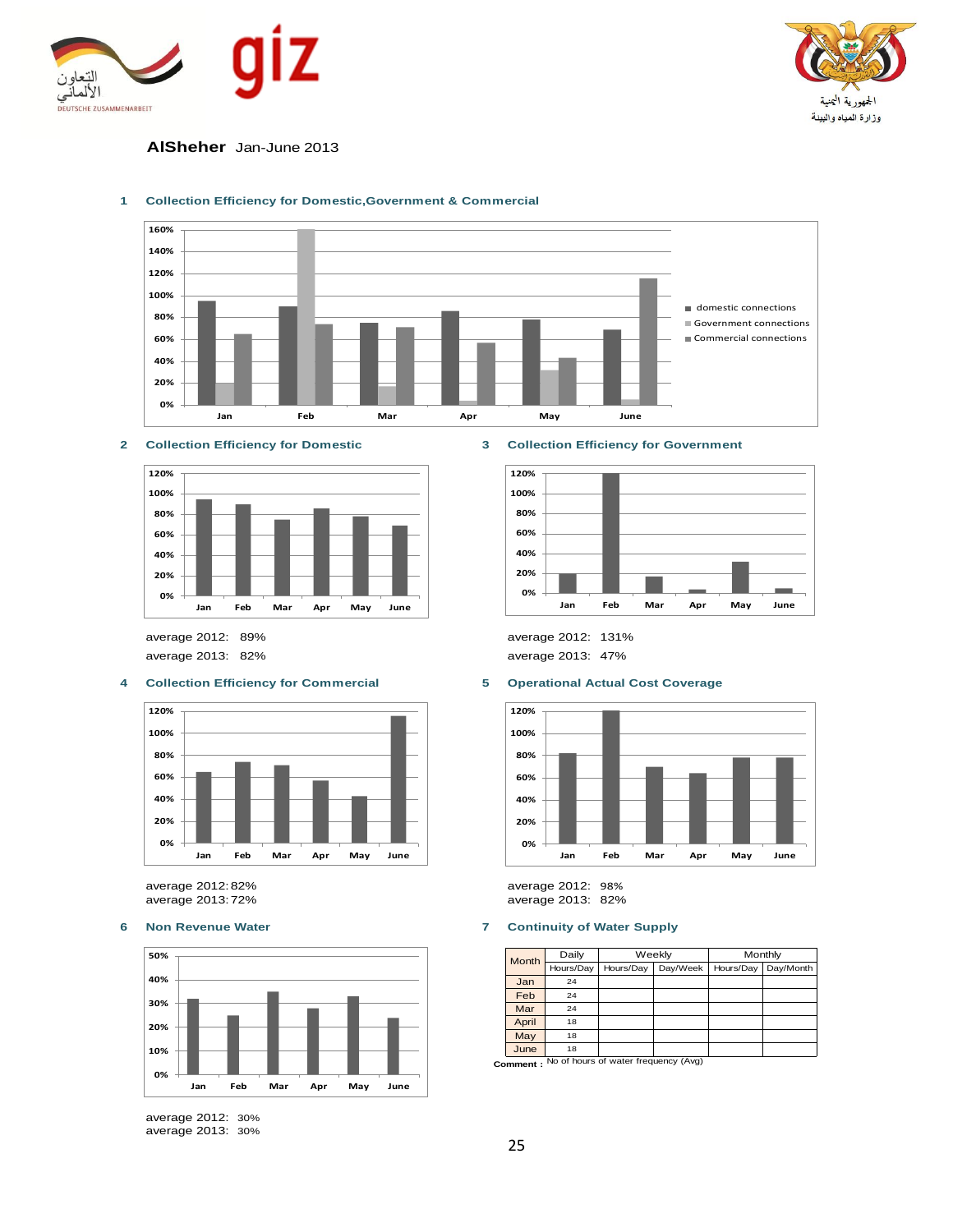



### **Amran Jan-June 2013**



#### **1 Collection Efficiency for Domestic,Government & Commercial**



average 2013: 101% average 2013: 16%

### **4 Collection Efficiency for Commercial 5 Operational Actual Cost Coverage**



average 2012: 103% average 2012: 136%



#### **2 Collection Efficiency for Domestic 3 Collection Efficiency for Government**



average 2012: 101% average 2012: 285%



average 2013: 81%

#### **6 Non Revenue Water 7 Continuity of Water Supply**

| <b>Month</b> | Daily     |           | Weekly   | Monthly   |           |  |
|--------------|-----------|-----------|----------|-----------|-----------|--|
|              | Hours/Day | Hours/Day | Day/Week | Hours/Day | Day/Month |  |
| Jan          |           | 24        |          |           |           |  |
| Feb          |           | 24        |          |           |           |  |
| Mar          |           | 24        |          |           |           |  |
| April        |           | 24        |          |           |           |  |
| May          |           | 24        |          |           |           |  |
| June         |           | 24        |          |           |           |  |

**Comment :**

average 2012: 16% average 2013: 19%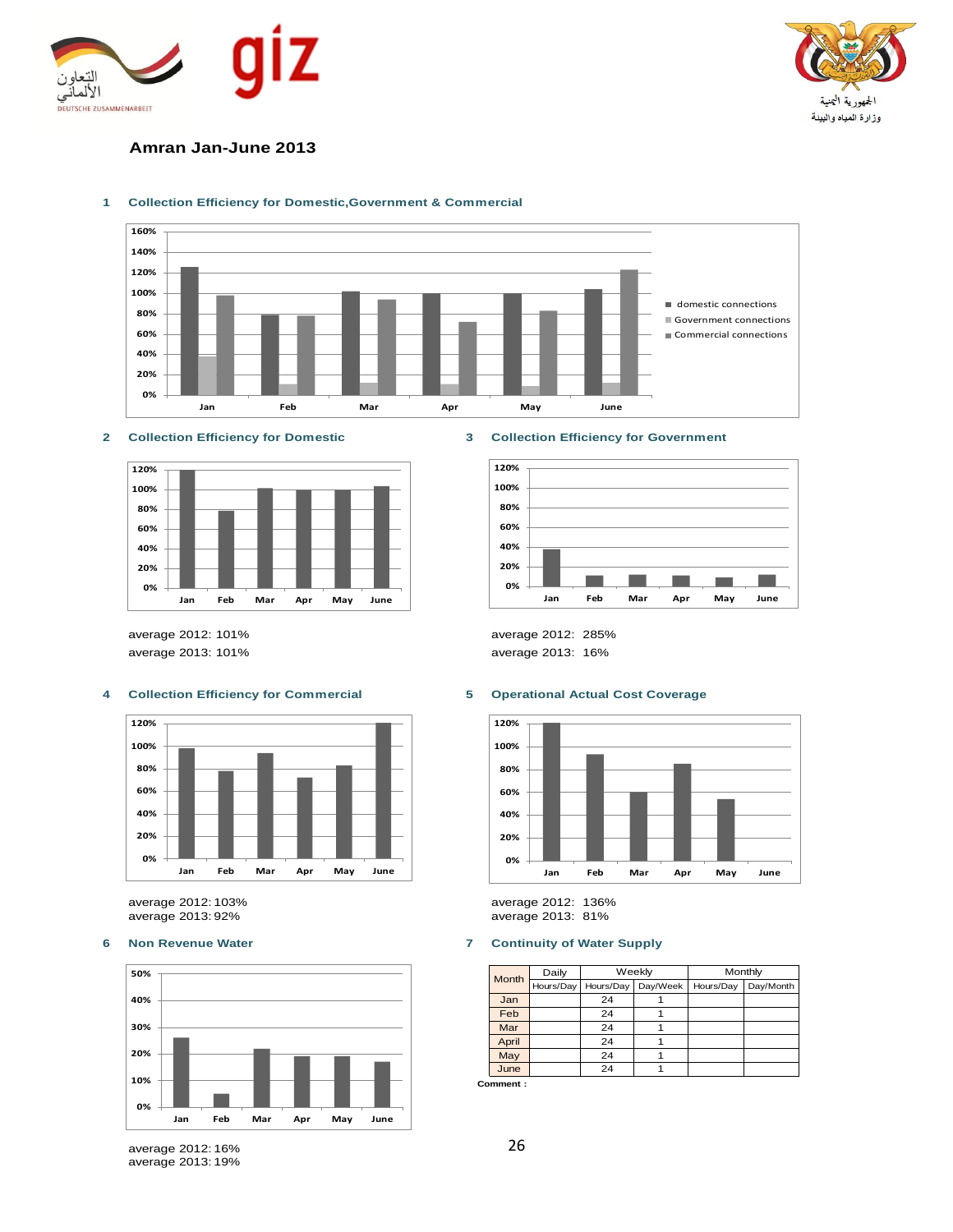



### **Dhamar Jan-June 2013**



### **1 Collection Efficiency for Domestic,Government & Commercial**



average 2012: 84% average 2012: 214% average 2013: 84%

### **4 Collection Efficiency for Commercial 5 Operational Actual Cost Coverage**



average 2013: 80% average 2013: 79%



average 2012: 46% average 2013: 52%

### **2 Collection Efficiency for Domestic 3 Collection Efficiency for Government**





average 2012: 80% average 2012: 101%

#### **6 Non Revenue Water 7 Continuity of Water Supply**

| Month | Daily     |           | Weekly   | Monthly   |           |  |
|-------|-----------|-----------|----------|-----------|-----------|--|
|       | Hours/Day | Hours/Day | Day/Week | Hours/Day | Day/Month |  |
| Jan   | 24        |           |          |           |           |  |
| Feb   | 24        |           |          |           |           |  |
| Mar   | 24        |           |          |           |           |  |
| April | 24        |           |          |           |           |  |
| May   | 24        |           |          |           |           |  |
| June  | 24        |           |          |           |           |  |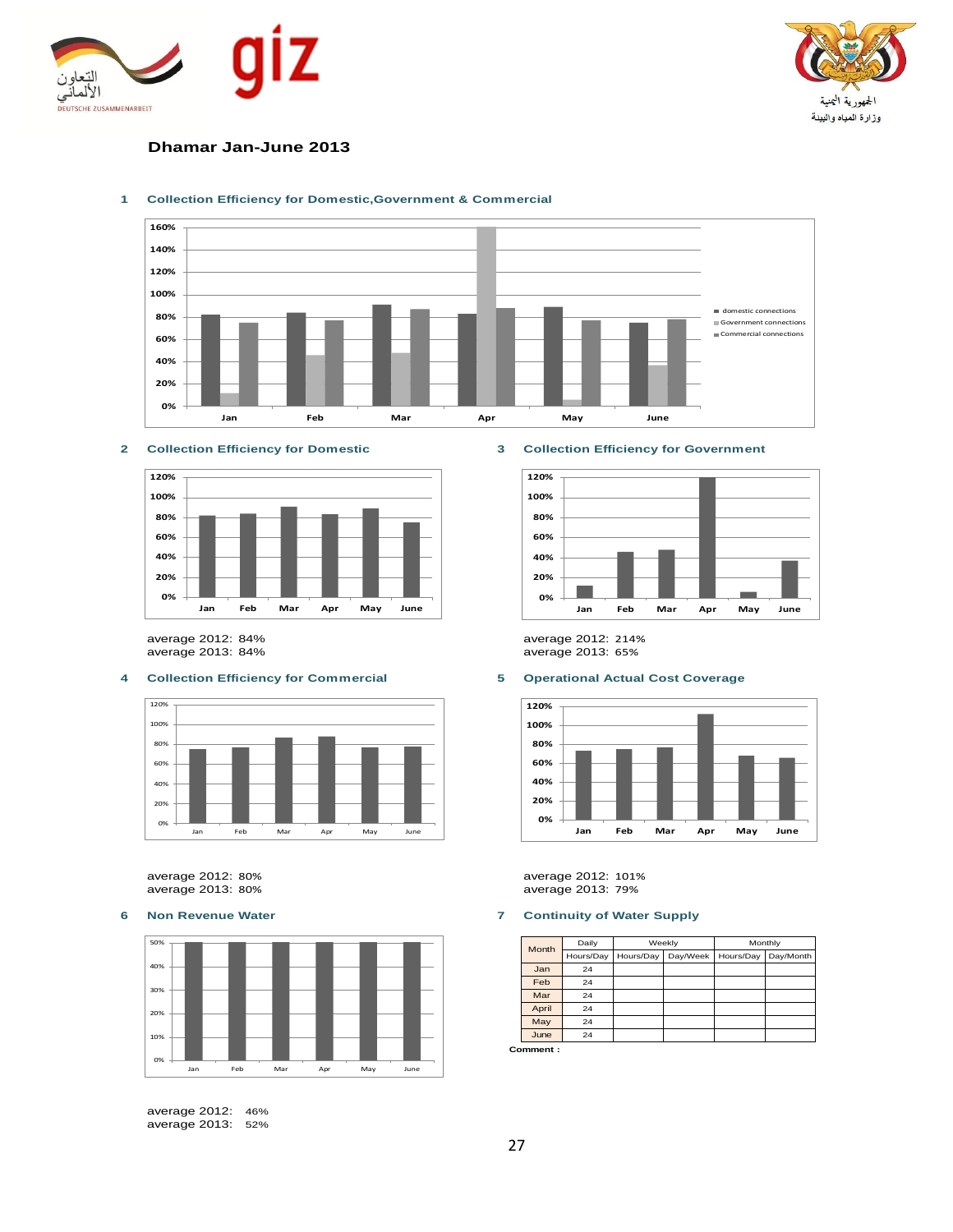



### **Al-Dalea Jan-June 2013**



#### **1 Collection Efficiency for Domestic,Government & Commercial**



average 2012: 34% average 2012: 55% average 2013: 35% average 2013: 25%

#### **4 Collection Efficiency for Commercial 5 Operational Actual Cost Coverage**



average 2012: 233% average 2012: 20%



average 2012: 44% average 2013: 22%

#### **2 Collection Efficiency for Domestic 3 Collection Efficiency for Government**





average 2013: 12%

#### **6 Non Revenue Water 7 Continuity of Water Supply**

|       | Daily |  | Weekly                                           | Monthly |     |  |
|-------|-------|--|--------------------------------------------------|---------|-----|--|
| Month |       |  | Hours/Day Hours/Day Day/Week Hours/Day Day/Month |         |     |  |
| Jan   |       |  |                                                  |         | 1.5 |  |
| Feb   |       |  |                                                  |         |     |  |
| Mar   |       |  |                                                  |         |     |  |
| Apr   |       |  |                                                  |         |     |  |
| May   |       |  |                                                  |         |     |  |
| June  |       |  |                                                  |         |     |  |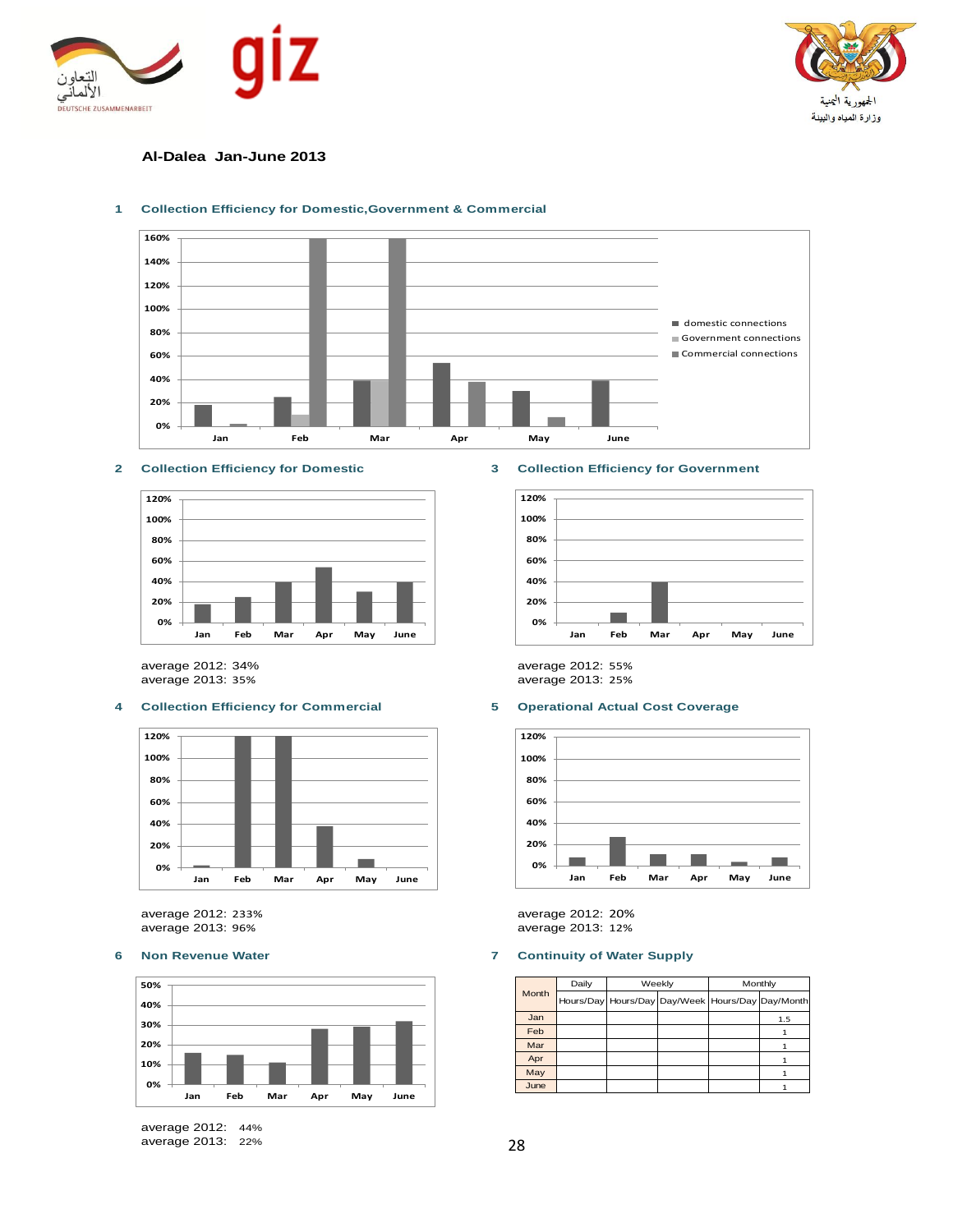



### **Yareem Jan-June 2013**



#### **1 Collection Efficiency for Domestic,Government & Commercial**





average 2012: 98% average 2012: 26% average 2013: 92% average 2013: 6%

### **4 Collection Efficiency for Commercial 5 Operational Actual Cost Coverage**



average 2012: 81% average 2012: 87%



average 2012: 19% average 2013: 17%

### **2 Collection Efficiency for Domestic 3 Collection Efficiency for Government**





average 2013: 76%

#### **6 Non Revenue Water 7 Continuity of Water Supply**

| Month | Daily |                                                  | Weekly | Monthly |  |  |
|-------|-------|--------------------------------------------------|--------|---------|--|--|
|       |       | Hours/Day Hours/Day Day/Week Hours/Day Day/Month |        |         |  |  |
| Jan   |       |                                                  |        | 12      |  |  |
| Feb   |       |                                                  |        | 12      |  |  |
| Mar   |       |                                                  |        | 12      |  |  |
| Apr   |       |                                                  |        | 12      |  |  |
| May   |       |                                                  |        | 12      |  |  |
| June  |       |                                                  |        | 12      |  |  |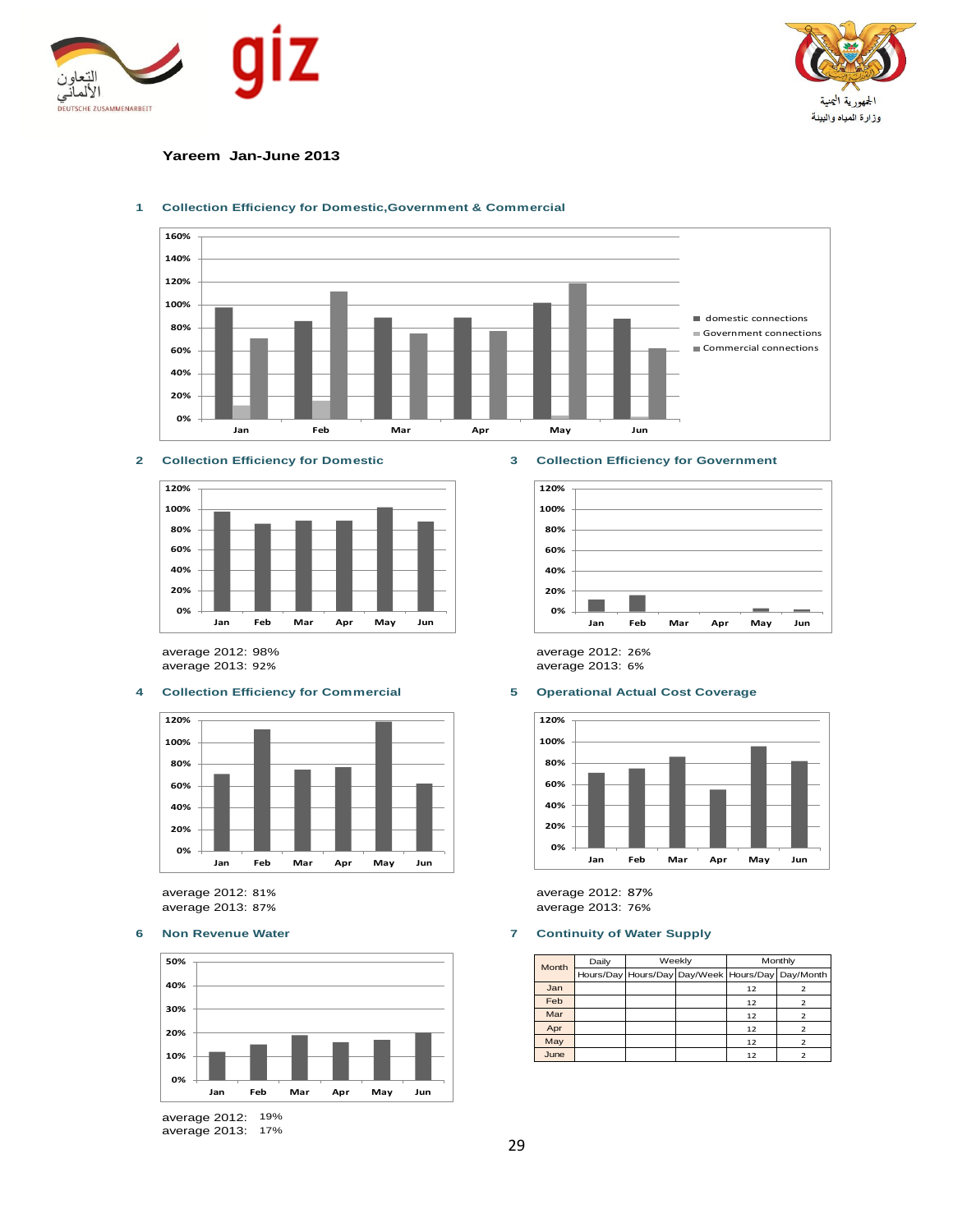



Al-Mansouriah Jan-June 2013



### **1 Collection Efficiency for Domestic,Government & Commercial**



### **4 Collection Efficiency for Commercial 5 Operational Actual Cost Coverage**



average 2013: 75% average 2013: 104%



average 2012: 20% average 2013: 22%

### **2 Collection Efficiency for Domestic 3 Collection Efficiency for Government**



average 2012: 90% average 2012: 652% average 2013: 86% average 2013: 2%



average 2012: 78% average 2012: 162%

### **6 Non Revenue Water 7 Continuity of Water Supply**

|       | Daily     | Weekly                           | Monthly |           |  |
|-------|-----------|----------------------------------|---------|-----------|--|
| Month | Hours/Day | Hours/Day   Day/Week   Hours/Day |         | Day/Month |  |
| Jan   | 12        |                                  |         |           |  |
| Feb   | 12        |                                  |         |           |  |
| Mar   | 12        |                                  |         |           |  |
| April | 12        |                                  |         |           |  |
| May   | 12        |                                  |         |           |  |
| June  | 12        |                                  |         |           |  |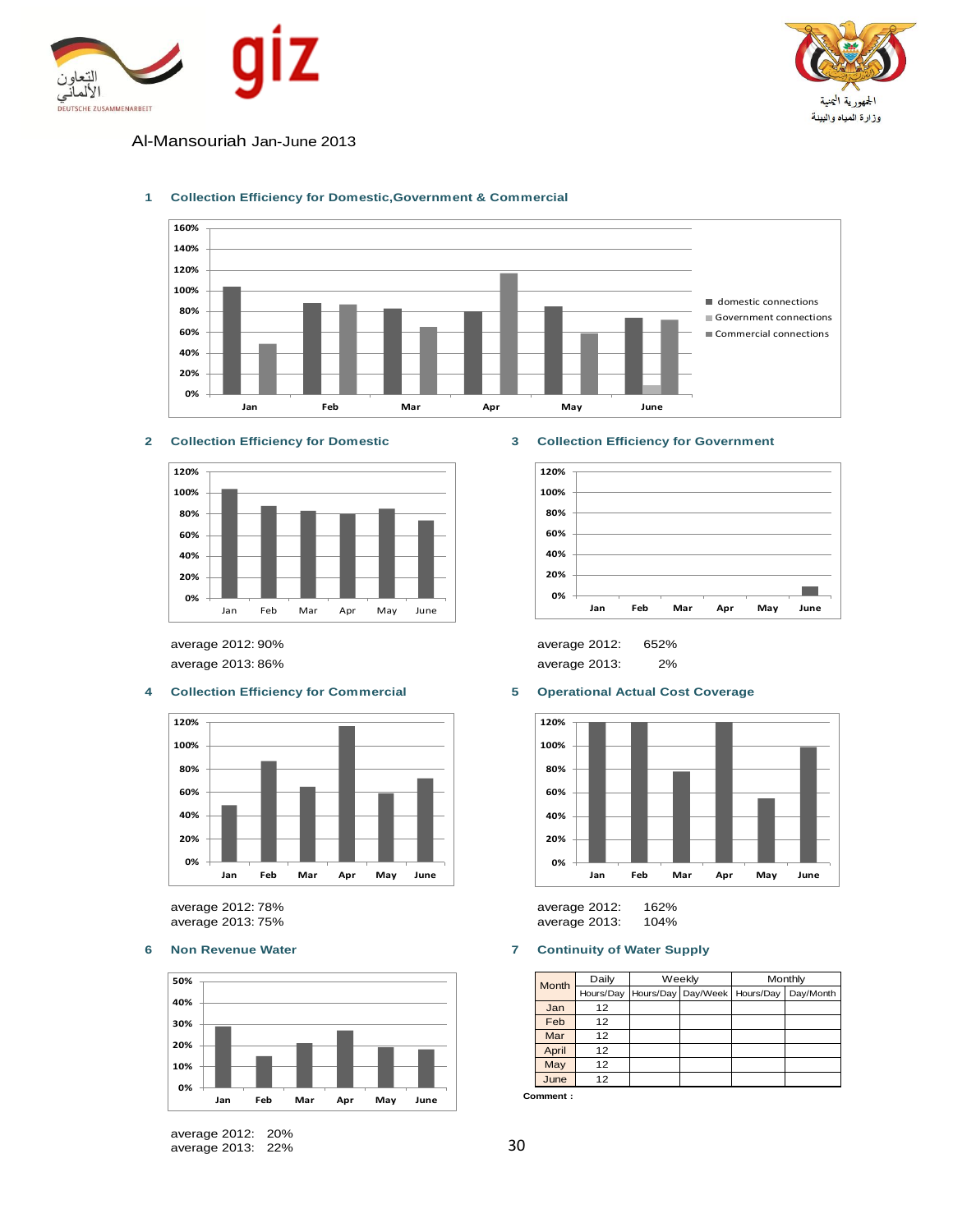



# **Annex 2 Tables of Indicators**

# PIIS 2012-2013

| No.            | LC/Utility    | <b>Collection Effeciency</b><br>Domestic (Average) |                    | <b>Collection Effeciency</b><br><b>Government (Average)</b> |                    | <b>Collection Effeciency</b><br><b>Commercial (Average)</b> |                    | <b>Operational actual cost</b><br>coverage (Average) |                    | Non-revenue water<br>(Average) |                    |
|----------------|---------------|----------------------------------------------------|--------------------|-------------------------------------------------------------|--------------------|-------------------------------------------------------------|--------------------|------------------------------------------------------|--------------------|--------------------------------|--------------------|
|                |               | 2012                                               | 2013(Jan-<br>June) | 2012                                                        | 2013(Jan-<br>June) | 2012                                                        | 2013(Jan-<br>June) | 2012                                                 | 2013(Jan-<br>June) | 2012                           | 2013(Jan-<br>June) |
| 1              | Aden          | 53%                                                | 54%                | 194%                                                        | 69%                | 93%                                                         | 82%                | 124%                                                 | 68%                | 35%                            | 36%                |
| $\overline{2}$ | Sana'a        | 81%                                                | 93%                | 89%                                                         | 66%                | 77%                                                         | 100%               | 93%                                                  | 88%                | 40%                            | 34%                |
| 3              | Taiz          | 75%                                                | 78%                | 151%                                                        | 68%                | 123%                                                        | 60%                | 102%                                                 | 68%                | 23%                            | 18%                |
| 4              | Mukala        | 92%                                                | 88%                | 123%                                                        | 119%               | 91%                                                         | 89%                | 116%                                                 | 109%               | 39%                            | 39%                |
| 5              | Hodeidah      | 79%                                                | 75%                | 249%                                                        | 40%                | 78%                                                         | 77%                | 140%                                                 | 71%                | 40%                            | 36%                |
| 6              | <b>Dhamar</b> | 84%                                                | 84%                | 214%                                                        | 65%                | 80%                                                         | 80%                | 101%                                                 | 79%                | 46%                            | 52%                |
| 7              | Rada'a        | 85%                                                | 96%                | 106%                                                        | 7%                 | 88%                                                         | 95%                | 81%                                                  | 72%                | 31%                            | 27%                |
| 8              | Ibb           | 94%                                                | 94%                | 134%                                                        | 63%                | 88%                                                         | 92%                | 152%                                                 | 145%               | 25%                            | 24%                |
| 9              | Alsheher      | 89%                                                | 82%                | 131%                                                        | 47%                | 82%                                                         | 72%                | 98%                                                  | 82%                | 30%                            | 30%                |
| 10             | Seyuon        | 88%                                                | 79%                | 167%                                                        | 74%                | 90%                                                         | 76%                | 106%                                                 | 89%                | 29%                            | 42%                |
| 11             | Mocha         | 96%                                                | 109%               | 172%                                                        | 51%                | 93%                                                         | 100%               | 109%                                                 | 106%               | 23%                            | 26%                |
| 12             | Zabid         | 100%                                               | 92%                | 225%                                                        | 14%                | 96%                                                         | 80%                | 114%                                                 | 93%                | 19%                            | 19%                |
| 13             | Bajil         | 87%                                                | 96%                | 292%                                                        | 294%               | 87%                                                         | 85%                | 104%                                                 | 136%               | 24%                            | 25%                |
| 14             | Bait Alfaqih  | 97%                                                | 86%                | 12%                                                         | 365%               | 98%                                                         | 96%                | 76%                                                  | 102%               | 18%                            | 28%                |
| 15             | AlMahweet     | 86%                                                | 80%                | 241%                                                        | 30%                | 86%                                                         | 32%                | 80%                                                  | 44%                | 25%                            | 22%                |
| 16             | Hajjah        | 96%                                                | 107%               | 184%                                                        | 68%                | 107%                                                        | 115%               | 121%                                                 | 87%                | 13%                            | 13%                |
| 17             | Amran         | 101%                                               | 101%               | 285%                                                        | 16%                | 103%                                                        | 92%                | 136%                                                 | 95%                | 16%                            | 19%                |
| 18             | AlDalea       | 34%                                                | 35%                | 55%                                                         | 25%                | 233%                                                        | 96%                | 20%                                                  | 12%                | 44%                            | 22%                |
| 19             | Yareem        | 98%                                                | 92%                | 26%                                                         | 6%                 | 81%                                                         | 87%                | 87%                                                  | 76%                | 19%                            | 17%                |
| 20             | Al Mansouriah | 90%                                                | 86%                | 652%                                                        | 2%                 | 78%                                                         | 75%                | 162%                                                 | 104%               | 20%                            | 22%                |